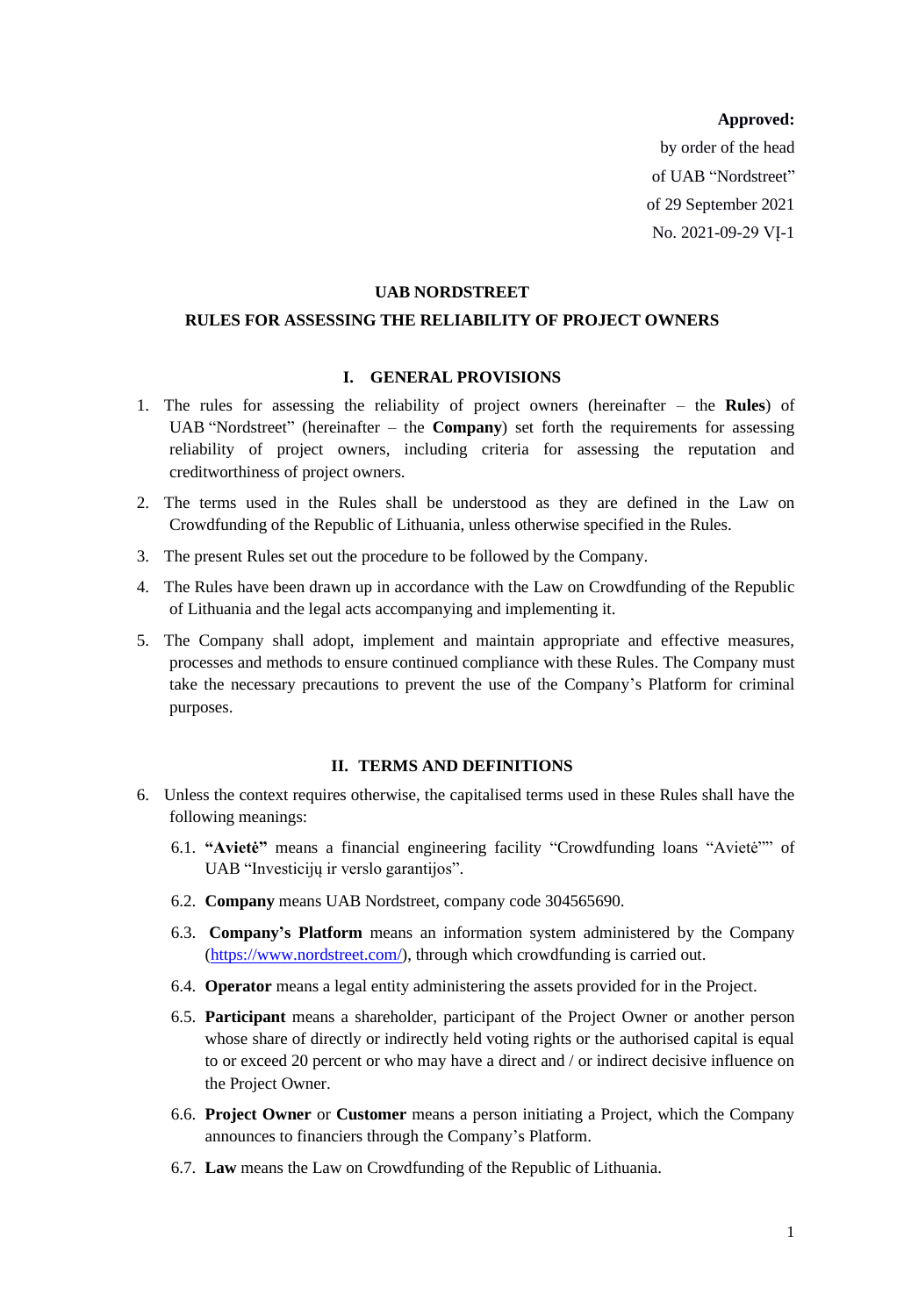- 6.8. **Reliability Assessment** means an assessment of the reputation and creditworthiness of the Project Owner, carried out by the Company.
- 6.9. **Manager** means a Director of the Company.
- 6.10.**Supervisory Authority** means the Bank of Lithuania.
- 6.11.**Buy-to-let Project** means a project during which real estate is purchased with the aim of renting it out and selling it more profitably at the end of the project term.
- 6.12.**Project** means a project prepared to satisfy business, professional, scientific, research and other needs, except for consumption, and published on the Platform, for the implementation of which the Project Owner seeks to attract crowdfunding funds.
- 6.13.**Assessor** means an employee of the Company appointed by the order of the Manager, who performs the assessment of reputation and creditworthiness, provided for in these Rules.

#### **III. REPUTATION ASSESSMENT CRITERIA AND PROCEDURES**

- 7. When assessing the reputation, the Company shall contact the Project Owner in order to assess the information about the Project Owner's manager and its Participants. If the Project Owner is a natural person (entrepreneur), information about the Project Owner himself is collected and evaluated.
- 8. For the purposes of assessing the reputation of the Project Owner, the information requested shall be provided in a standardised form by completing the form provided in Annex No. 1 to these Rules. If necessary, the Assessor may request for additional information from the Project Owner, which is required for the assessment of the Project Owner's reputation.
- 9. In the assessment of reputation, it is considered to be acceptable when there is no evidence to the contrary and there is no valid reason to doubt the person's reputation.
- 10. The following factors shall be considered in assessing reputation:
	- 10.1. whether the Project Owner complies with the condition specified in Item 1 of Paragraph 1 of Article 8 of the Law;
	- 10.2. whether there is evidence to that the person being assessed is not fulfilling or has not fulfilled its creditor obligations;
	- 10.3. whether there are and / or have been civil lawsuits, administrative or criminal lawsuits, investments or risks taken and loans taken that could have a material effect on a person's financial soundness;
	- 10.4. whether there are other factors of negative reputation listed in Annex No. 3 to the Rules.
- <span id="page-1-1"></span><span id="page-1-0"></span>11. In order to assess the reputation of the Project Owner, the Assessor:
	- 11.1. must collect and assess the information on the Project Owner's manager and its Participants whose share of voting rights or authorised capital owned directly or indirectly is equal to or exceeds 20 percent or which may have a direct and / or indirect decisive influence on the Project Owner. If the Project Owner is a natural person (entrepreneur), information about the Project owner himself shall be collected and assessed.
	- 11.2. after collecting and evaluating the obtained data (Paragraph [11.1](#page-1-0) of these Rules), before publishing the project on the Company's Platform, in all cases there must be sufficient grounds for it to believe that all the persons listed in Paragraph [11.1](#page-1-0) of the Rules meet all the **minimum reputation assessment criteria**, i.e. that the persons listed in Paragraph [11.1](#page-1-0) of the Rules: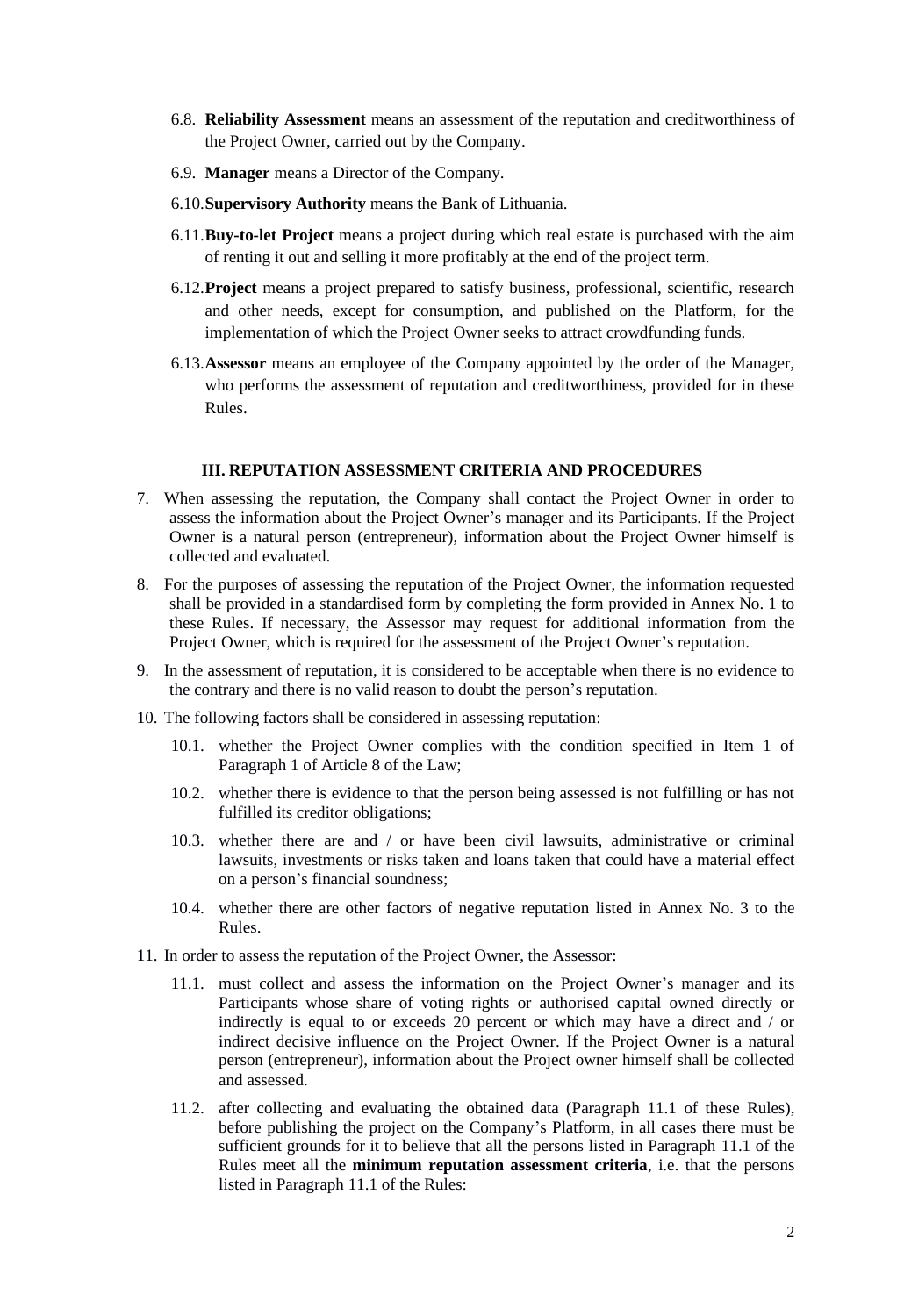- 11.2.1. do not comply with the conditions specified in Item 1 of Paragraph 1 of Article 8 of the Law, i.e.it is necessary to make sure that the Project Owner, its managers and / or Participants have not been convicted of a crime or criminal offence related to money laundering or terrorist financing, a serious, very serious crime or a crime or a criminal offence against property, property rights and property interests, economy and business order, financial system or similar criminal offences under the criminal law of other countries, if their conviction has not expired or less than 3 years have passed after the entry into force of the court's ruling convicting the person of the specified criminal offences;
- 11.2.2. do not comply with the other conditions referred to in Annex No. 3 of the Rules, , in presence of which it shall be automatically considered that the reputation of the Project Owner cannot be deemed acceptable.
- 12. For the purposes of assessing the reputation of the Project Owners, the Company shall rely on:
	- 12.1. documents submitted by the Project Owners, their managers and Participants;
	- 12.2. written explanations provided by the Project Owners, their managers and Participants;
	- 12.3. publicly available and published information about the Project Owners, their managers and Participants;
	- 12.4. the data provided by the Creditinfo system (hereinafter **Creditinfo**) administered by UAB "Creditinfo Lietuva";
	- 12.5. the registers administered by the State Enterprise Centre of Registers (Real Property Register, Register of Legal Entities, Register of Property Seizure Acts, etc.);
	- 12.6. the data provided by the Departmental Register of Wanted Persons administered by the Department of Informatics and Communications, as well as other reliable databases lawfully accessible to the Company.
- 13. When assessing the reputation of the Project Owners, the Company shall receive a written confirmation from the Project Owners, when they are to re-publish the Project through the Company's Platform, that the essential information about the Project Owner has not changed. In this case, the Company shall not be required to re-check the information provided by the Project Owners, unless the Company has reason to doubt the reliability of the responses provided.
- 14. The Assessor, having collected sufficient information from the Project Owner to assess reputation of it, its managers and Participants, shall assess the totality of the collected information and decide whether the Project Owner's reputation is acceptable for publishing its Project on the Company's Platform. The Project Owner's reputation assessment process shall take place in two stages:
	- 14.1. first, it is ascertained whether all persons listed in Paragraph [11.1o](#page-1-0)f the Rules meet **all** the **minimum reputation assessment criteria** (as provided for in Paragraph [11.2](#page-1-1) of the Rules), i.e. the Company must satisfy itself that the persons listed in Paragraph [11.1](#page-1-0) of the Rules do not meet (i) the condition specified in Item 1 of Paragraph 1 of Article 8 of the Law; (ii) do not meet the conditions specified in Annex No. 3 to the Rules , in presence of which it shall be automatically considered that the reputation of the Project Owner cannot be deemed acceptable. If the Assessor determines that the Project Owner, its manager and / or a Participant does not meet all the minimum reputation assessment criteria, the Project Owner's Project cannot be published on the Company's Platform. Only if the Assessor can reasonably be sure that all the minimum reputation assessment criteria are met can a second stage of the reputation assessment be carried out;
	- 14.2. second, if the Assessor is satisfied that the minimum reputation assessment criteria are met, the **supplementary reputation assessment criteria** shall be taken into account,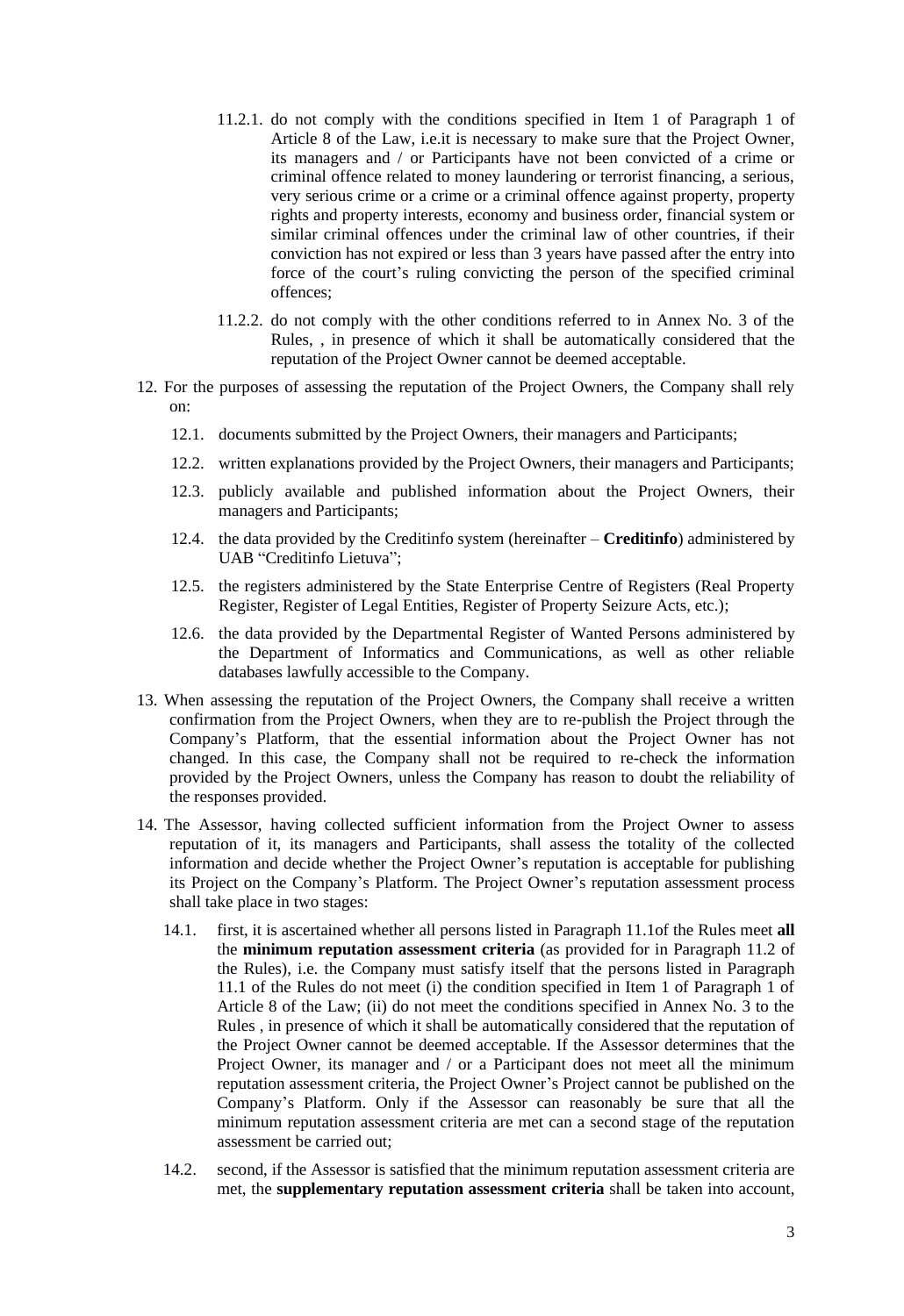that may affect the Project Owner's final reliability rating, i.e. the final Project Owner assessment rating (assigned risk class) may be reduced if there are any additional negative reputation assessment factors listed in Annex No. 3 to the Rules. The procedure for downgrading the final assessment rating (assigned risk class) of the Project Owner is also provided in Annex No. 3 to the Rules.

## **IV. SUPPLEMENTARY ASSESSMENT OF PROJECT OWNERS SEEKING TO USE THE FINANCIAL FACILITY "AVIETĖ"**

- <span id="page-3-0"></span>15. If the Project Owner seeks to take the opportunity to use the funds of the facility "Avietė" to finance its Project, on the Company's Platform, the Assessor must additionally assess and determine whether the Project Owner meets the following conditions:
	- 15.1. Whether the Project Owner complies with the definition of a small and medium business entity as defined in the Law on the Small and Medium-sized Business Development of the Republic of Lithuania;
	- 15.2. Whether the purpose of the loan to be financed through the Platform is to supplement an investment or a deficient working capital.
- <span id="page-3-2"></span><span id="page-3-1"></span>16. After assessing the circumstances provided for in Paragraph [15](#page-3-0) of the Rules, the Assessor shall also determine whether one or more of the following circumstances exist:
	- 16.1. insolvency proceedings have been (or could be) initiated against the Project Owner;
	- 16.2. the Project Owner has used the funds of the facility "Avietė" in the last 6 months (before 31 December 2020, the Project Owner is allowed to use the funds of the facility "Avietė" twice in a period of 6 months).
	- 16.3. the Project has a creditworthiness rating lower than 3;
	- 16.4. the crowdfunding funds sought to be raised by the Project Owner are not intended for refinancing of loans or financial liabilities, financing of financial activities or financing of residential real estate.
- 17. In order to use the funds of the facility "Avietė", the Project Owner (and the Project) must comply with the conditions provided for in Paragraph [15](#page-3-0) of the Rules and the Assessor must determine that none of the circumstances provided for in Paragraph [16](#page-3-1) of the Rules exist. If this condition is not met, the Project Owner's Project may be published on the Platform, but may not use the funds provided by the facility "Avietė".
- 18. Until 31 December 2020, when assessing the Project Owner for to the possibility to initiate insolvency proceedings against it in accordance with the Law on Insolvency of Legal Entities of the Republic of Lithuania, pursuant to Paragraph [16.1](#page-3-2) of the Rules, the Project Owner's ability to meet its liabilities shall be assessed according to the latest available data, older than of 3 March 2020 but newer than of 31 December 2019.

#### **V. CRITERIA AND PROCEDURES FOR ASSESSING CREDITWORTHINESS OF THE PROJECT OWNERS**

- 19. Before publishing the Project on the Company's Platform, the Assessor must assess the creditworthiness of the Project Owner.
- <span id="page-3-3"></span>20. In assessing the creditworthiness of the Project Owner, the Assessor shall:
	- 20.1. collect information on the financial position of the Project Owner, including information on its liabilities;
	- 20.2. assess whether the Project Owner is realistically able to meet the liabilities to the financiers within the set deadlines, namely whether the Project Owner's projected income from the Project would be sufficient to fulfil the obligations assumed under the crowdfunding transaction;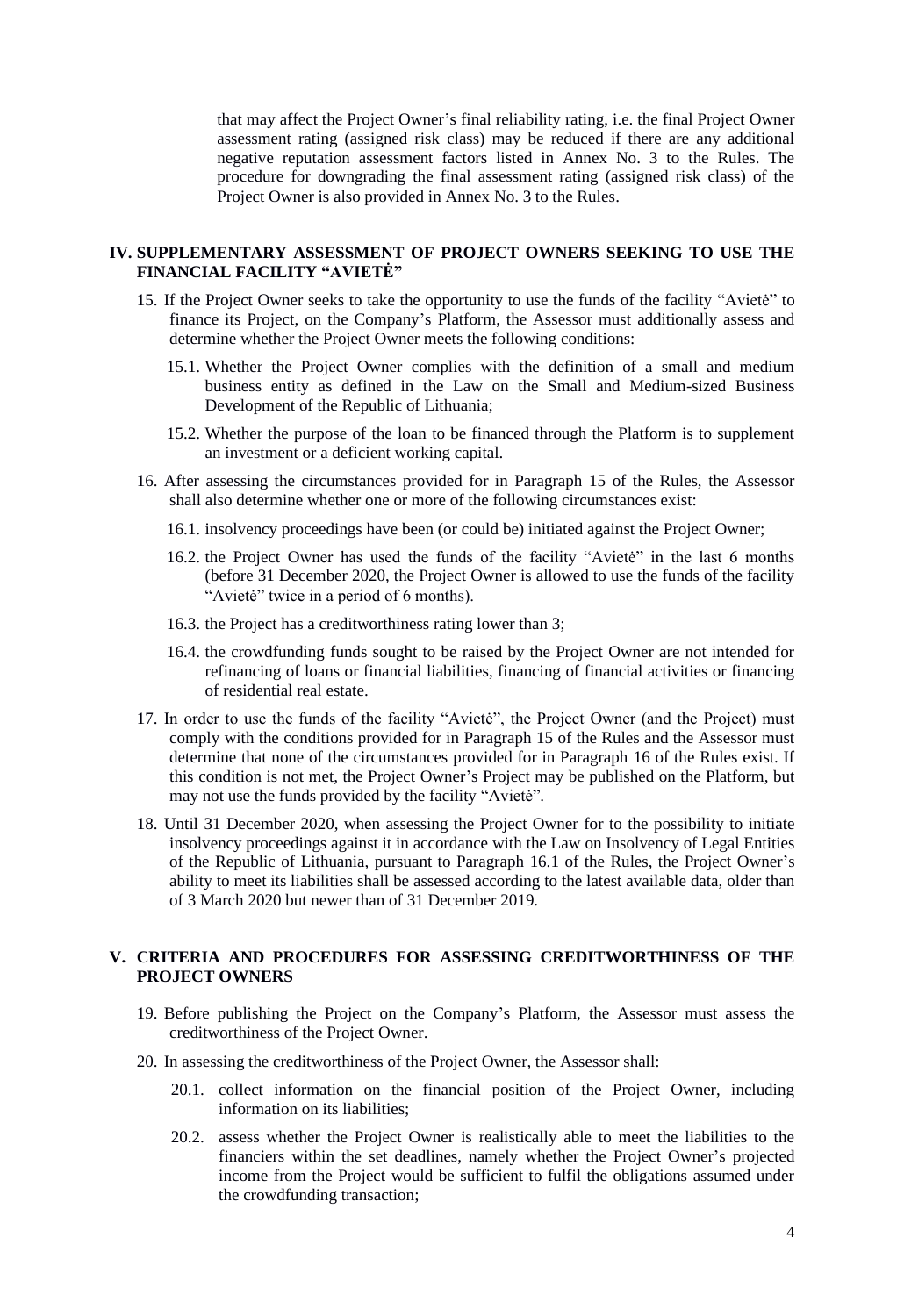- 20.3. make sure that no bankruptcy or restructuring proceedings have been instituted against the Project Owner.
- 21. If, when assessing the creditworthiness of the Project Owner in accordance with Paragraph [20](#page-3-3) of the Rules, the Assessor determines that the Project Owner is high risk, the Project Owner would be offered to provide additional collateral.
- 22. In order to assess the creditworthiness of the Project Owner, sureties or guarantors (if any) in accordance with Paragraph [20](#page-3-3) of these Rules, the Assessor shall – directly or using the services of third parties (including credit bureaus) – collect, process and rely on information obtained from external databases (according to the data of PE "Center of Registers", the Credit Risk Database administered by the Bank of Lithuania, etc.).
- 23. In order to assess the creditworthiness of the Project Owner in accordance with Paragraph [20](#page-3-3) of these Rules, the Assessor shall also assess the information and warranties provided by the Project Owner:
	- 23.1. by filling in a standardised form prepared by the Company (a registration form);
	- 23.2. by filling in the Project Owner's application for a financing transaction;
	- 23.3. in its responses to other inquiries from the Company to the Project Owner, if any.
- 24. The Assessor shall ask the Project Owner to fill in a standardised form (a registration form) and provide the following data and information:
	- 24.1. the last certified financial statements of the Project Owner and a guarantor or surety (if any) for the last 2 (two) years of operation, which consist of the balance sheet and profit (loss) statement;
	- 24.2. additional information (according to the form established by the Company) with explanations, i.e. decipherments regarding:
		- 24.2.1. Fixed assets;
		- 24.2.2. Current assets;
		- 24.2.3. Accounts receivable within one year;
		- 24.2.4. Non-current liabilities;
		- 24.2.5. Current liabilities;
		- 24.2.6. Accounts payable within one year;
		- 24.2.7. Depreciation;
		- 24.2.8. Part of the loan to be repaid and the interest paid;
		- 24.2.9. List of shareholders;
	- 24.3. In respect of the property planned to be pledged by the Project Owner and a guarantor or surety (if any), the appraisal of the property by the appraisers and an inspection report on the value of the property with photographs (or an equivalent of the appraisal);
	- 24.4. a brief business plan or a brief loan utilisation and repayment plan according to the submitted form or the information provided by the Project Owner;
	- 24.5. if necessary a statement of the main current account of the Project Owner for at least 6 months, except in cases when the Project Owner has been operating for less than 6 months. If the Project Owner has been operating for less than 6 months, it shall be requested to provide a statement of the Project Owner's main current account for the entire period of its operations. If a guarantor or surety is a natural person, his consent to the verification of his personal data in external databases and a statement of his main bank account for a period of at least 6 months shall be provided, except in cases where he has been in operation for less than 6 months;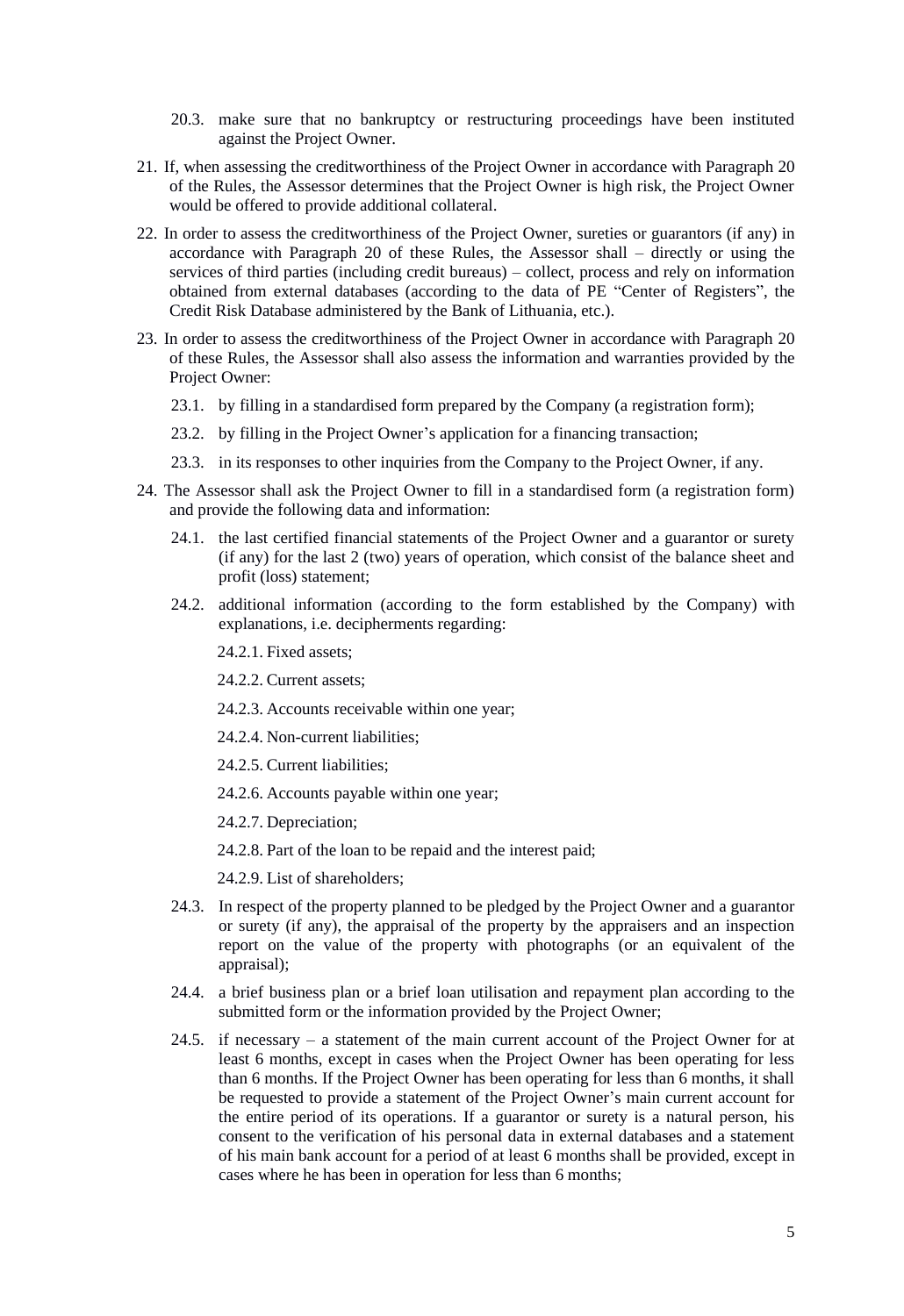- 24.6. contact details (name, surname, residential address, e-mail, telephone (if any), mobile phone, position) about the Project Owner's manager, the manager of the guarantor or surety, if the guarantor or surety is a legal person, data of the guarantor or surety (if the guarantor or surety is a natural person);
- 24.7. contact details (name, surname, residential address, e-mail, telephone (if any), mobile phone, position) and personal and / or company code of each Participant of the Project Owner (contact details, personal identification number shall be provided and share of the shares held shall be specified);
- 25. In order to assess the information on the financial position of the Project Owner, guarantor or surety (if any) and the ability of the Project owner, guarantor or surety (if any) to meet its financial liabilities, the Assessor shall, on the basis of the data collected, assess:
	- 25.1. financial situation of the Project Owner, guarantor or surety (amount of income, sources of income, their diversity, sustainability, profitability, possible change in the future, etc.);
	- 25.2. history of the Project Owner, guarantor or surety and information on current and past failure to meet financial liabilities;
	- 25.3. current and projected liabilities of the Project Owner, guarantor or surety, if the Company is or should be aware about them;
	- 25.4. the impact of the circumstances referred to by the Project Owner or known to the Company on the economic and financial situation of the Project Owner and the ability of the Project Owner to properly meet its financial liabilities throughout the entire period of validity of the contract.
- 26. If the data provided by the Project Owner differ from the data obtained from the databases by the Company, the data on the basis of which the creditworthiness assessment of the Project Owner would be more conservative will be used for the creditworthiness assessment of the Project Owner.
- 27. The Company shall individually assess each Project Owner, guarantors or sureties, collateral (if any) – the creditworthiness assessment will be performed in an expert manner.
- <span id="page-5-0"></span>28. In carrying out the creditworthiness assessment, the Company shall seek to assess the probability that the financier would suffer loss. The Company shall classify the credit risk of Project Owners to: low (1), medium (2), higher (3), high (4), too high (5). Project Owners shall be classified according to credit risk based on the assessment of the criteria listed below (and according to the following formula provided for in Annex No. 3 to the Rules):
	- 28.1. Debt service coverage ratio;
	- 28.2. Financial debt and earnings before interest, taxes, depreciation and amortization (EBITDA) indicator;
	- 28.3. Sales revenue change indicator;
	- 28.4. Operating profitability indicator;
	- 28.5. Equity ratio indicator;
	- 28.6. Current liquidity ratio indicator;
	- 28.7. Industry assessment indicator;
	- 28.8. Business plan assessment indicator;
	- 28.9. Indicator of meeting previous liabilities.
- 29. For each indicator, the appropriate level of importance has been determined as well as the expected coefficient and the evaluation formula have been derived.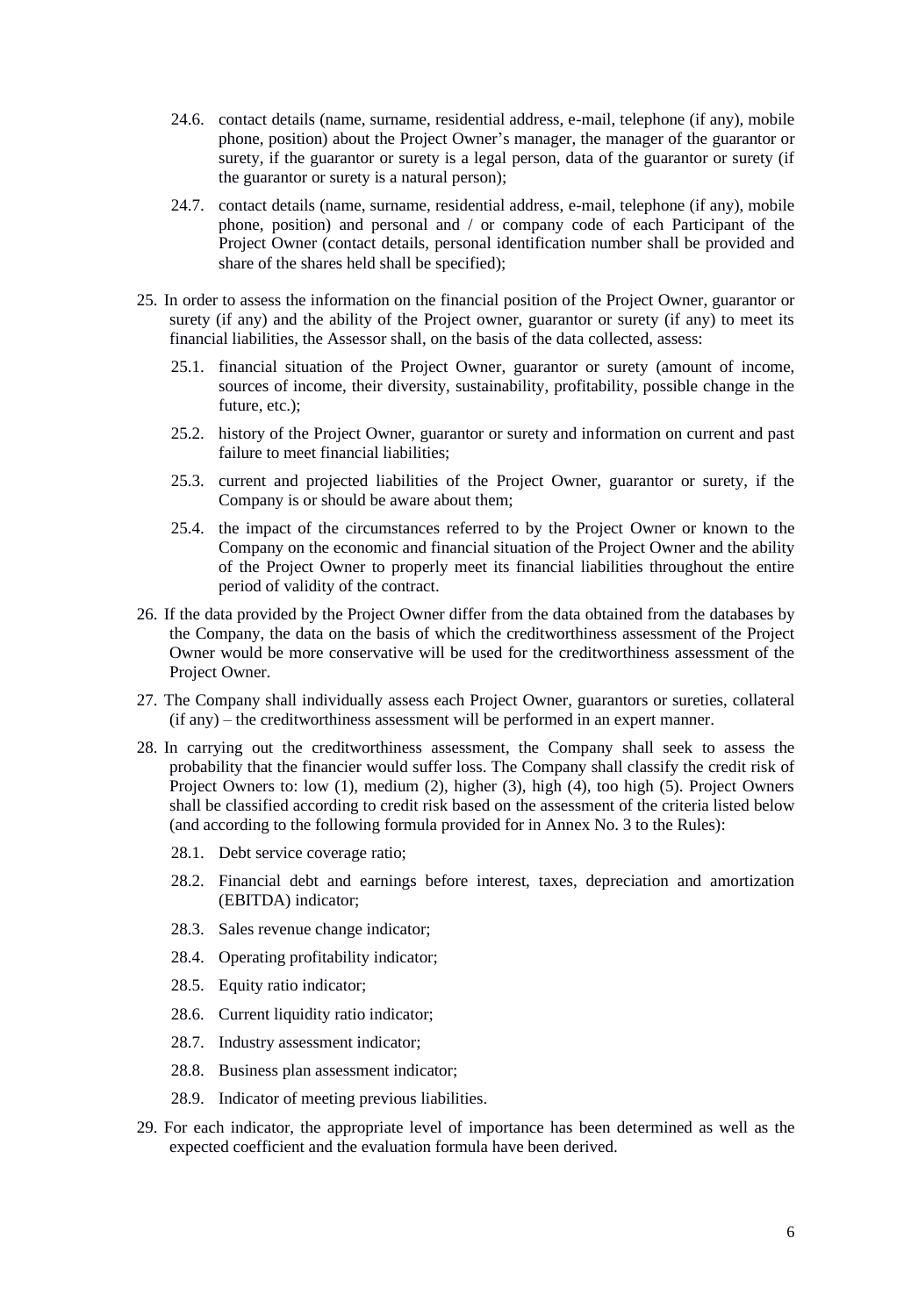- 30. The value calculated according to this creditworthiness assessment formula describes the probability of suffering losses by the financier, which is presented as the opinion of the Platform Operator. The rating scale is as follows:
	- 30.1. **Class 5 (E)** (Very poor position, unsatisfactory) Excessive credit risk
	- 30.2. **Class 4 (D)** (Poor position) High credit risk
	- 30.3. **Class 3 (C)** (Average position) Higher credit risk
	- 30.4. **Class 2 (B)** (Good position) Average credit risk
	- 30.5. **Class 1 (A)** (Very good position) Low credit risk
- 31. Should there be any guarantors or sureties, their creditworthiness would be assessed in the same way as of the Project Owners. If the risk of the Project Owner were average, but the obligations of the Project Owner to the financiers were secured by a guarantee or suretyship by a third party with a low risk, the final credit risk of the Project Owner would be assessed as low.
- 32. In appraising the real estate proposed to be pledged, the Company relies on the relevant conclusions of independent appraisers and / or other reliable external sources (for example, data from the Real Property Register). In all cases, the Assessor shall additionally collect publicly available information about the real estate proposed to be pledged (its location, condition, purpose, etc.) and make a critical assessment of the content of the provided data on the value of this particular real estate. In case of doubt about the submitted data on the value of the real estate, the Assessor must rely on the most conservative data.
- 33. In addition, the Company shall specify to the financiers the value of the real estate to be pledged and asses the reduced probability of suffering losses by the financier. When assessing the final criterion (the creditworthiness risk class assigned), the Platform may also use the LTV (loan to value) indicator, depending on the value of which the final creditworthiness [risk] class may be changed:
	- 33.1. in this case, if the ratio of the pledged assets to the total loan amount is over 70% (LTV more than or equal to), the collateral ratio shall be considered acceptable, but shall not affect the final creditworthiness points of the Project Owner.
	- 33.2. in this case, if the ratio of the pledged assets to the total loan amount is 70% (LTV less than or equal to 70%), the collateral ratio shall be considered to be standard and may increase the creditworthiness assessment score of the Project Owner to 0.5 final creditworthiness points;
	- 33.3. in this case, if the ratio of the pledged assets to the total loan amount is 60% (LTV less than or equal to 60%), the collateral ratio shall be considered to be liquid and may increase the creditworthiness assessment score of the Project Owner to 1 final creditworthiness point;
	- 33.4. in this case, if the ratio of the pledged assets to the total loan amount is up to 50% (LTV less than or equal to 50%), the collateral ratio shall be considered to be low risk and may increase the creditworthiness assessment score of the Project Owner to 1.5 final creditworthiness points;
	- 33.5. in this case, if the ratio of the pledged assets to the total loan amount is up to 40% (LTV less than or equal to 40%), the collateral ratio shall be considered to be low risk and may increase the creditworthiness assessment score of the Project Owner to 2 final creditworthiness points.
- 34. The Company shall enter into a contract with UAB "Creditinfo Lietuva" thereby obtaining access to the Creditinfo credit bureau system. By using this system, the Platform Operator shall check the data on the Project Owner's existing and overdue arrears, which are not yet reflected in the financial statements submitted by the Project Owner. When additional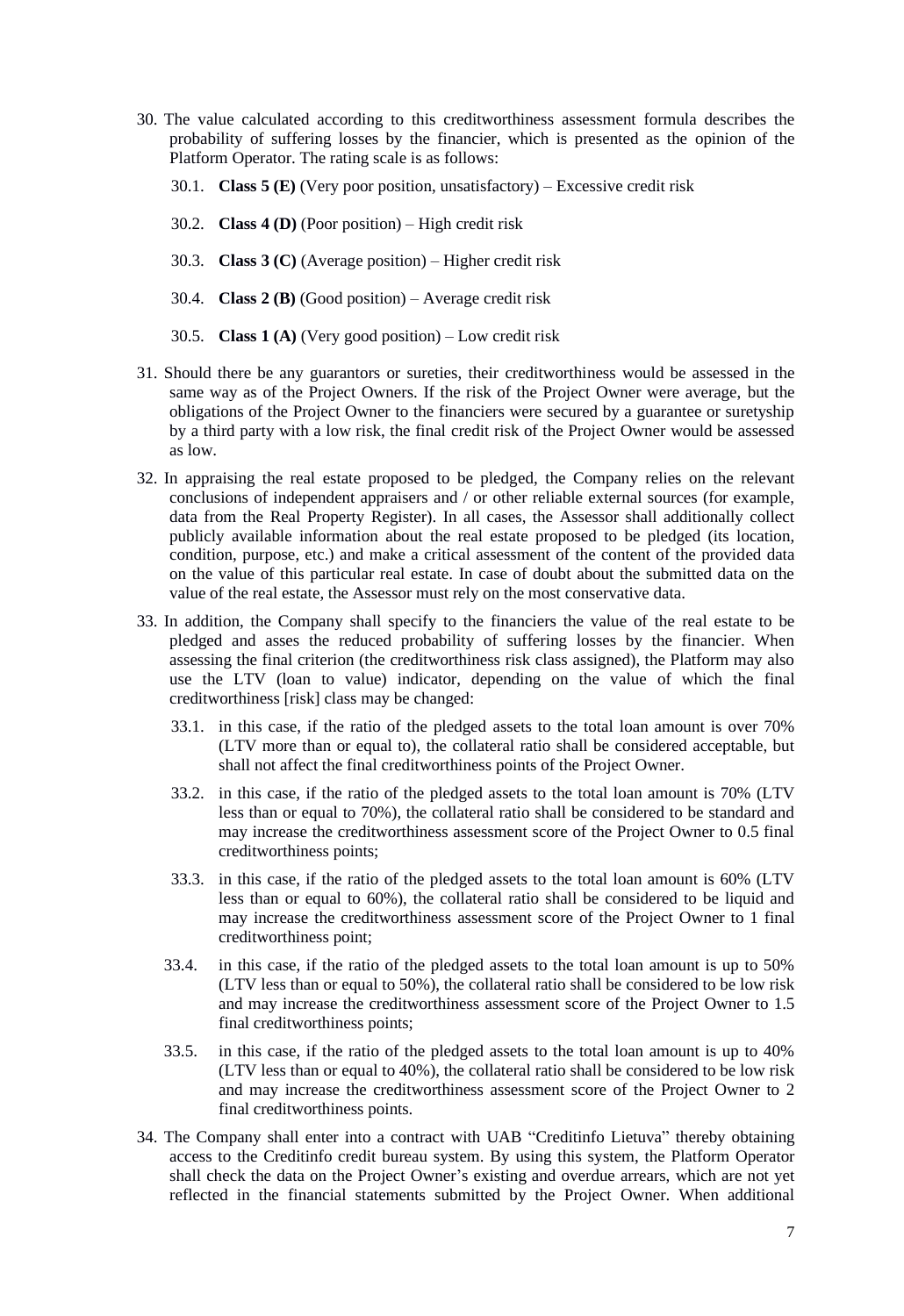information on arrears is found, the Operator shall recalculate the indicators specified in Paragraph [28](#page-5-0) and carry out a re-assessment of creditworthiness.

- 35. The Company shall also enter into a contract with Creditinfo for the exchange of debtor data and upload data on the loan received by the Project Owner to the Creditinfo system to ensure greater investor security.
- 36. The final creditworthiness class (assigned risk class) of the Project Owner may also be adjusted in accordance with supplementary criteria of assessment of reputation of the Project Owner, its managers and / or Participants, provided for in Annex No. 3 to the Rules. The procedure for downgrading the final assessment rating (assigned risk class) of the Project Owner is also provided in Annex No. 3 to the Rules.

#### **VI. ASSESSMENT CRITERIA AND PROCEDURES FOR BUY-TO-LET PROJECTS**

- 37. Prior to publishing a Buy-to-let Project on the Company's Platform, the Assessor must assess the technical characteristics of the Project property, the project documents and the creditworthiness and reliability of the Owner and the Operator.
- 38. When assessing a Buy-to-let Project, it shall assess:
	- 38.1. the Operator's experience in leasing analogous properties, the number of managed objects and reputation.
	- 38.2. Assessment of the Project Owner, existing or newly established company (assessment of the company's performance indicators according to Paragraph 28 of the procedure).
	- 38.3. Purpose of the real estate (residential, recreational, creative workshop, commercial or real estate of other purpose).
	- 38.4. Location (classed to Capital, Top 3 Big City, Resort City, Smaller than Top 3 City).
	- 38.5. Location in the city (upscale neighbourhood, old town, center, residential neighbourhood, suburb or another location).
	- 38.6. Year of construction of the real estate (new construction (up to 10 years ago), newly reconstructed / renovated (up to 10 years ago), older construction (from 10 to 30 years ago), old construction (more than 30 years ago)).
	- 38.7. Floor area of the real estate to be purchased (up to 50 sq. m, up to 65 sq. m, up to 80 sq. m, up to 100 sq. m, over 100 sq. m)
	- 38.8. Price of the real estate to be acquired and the value determined in the appraisal of the real estate (purchase price lower by 10%, lower by 5%, equal to the purchase price, less than the purchase price).
	- 38.9. Condition of the purchased real estate (newly fitted-out, good condition, satisfactory condition, due for repair).
	- 38.10. Business plan (analysis of expected rental flows and planned rental income, which is classed to: less than EUR  $8 / sq$ . m, EUR  $8-12 / sq$ . m, EUR  $12-15 / sq$ . m, more than EUR 15 / sq. m).
	- 38.11. the assessment of the price dynamics of similar properties in the publicly available real estate market review (s) published in the last or current year and the expected price growth (price growth is higher than provided in the business plan, corresponds to the business plan, smaller than in the business plan, negative price change).
- 39. The valuation report of the property to be acquired, submitted to the Company from the list of appraisers acceptable to the Company, which must not be older than 6 months. At the same time, the Assessor must check and make sure that the price of similar properties for sale is not considerably lower (by more than 20%) in publicly available databases and portals.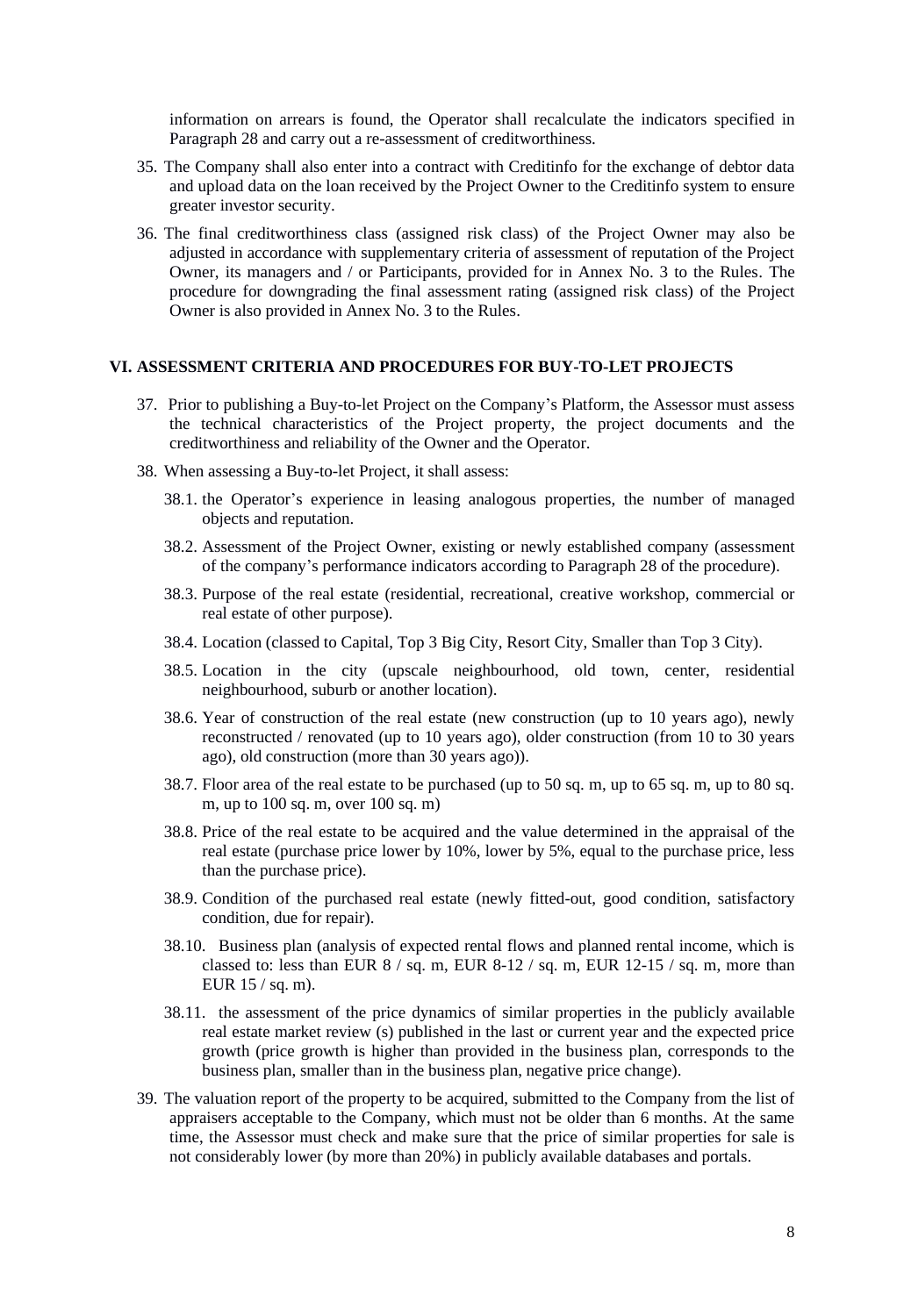- 40. The impact of the repair or fitting-out of the Property envisaged in the project (if such is planned), calculating the LTV (loan-to-value) ratio. It is assumed that future repairs would increase the market value of the real estate at least by the amount of the costs provided in the estimate, so that the in calculating the LTV (loan-to-value) ratio the future repair costs would be added to the market value established in an independent appraisal, provided that the presented estimate does not exceed EUR 250 / sq. m. If the estimate provides for a higher amount of costs per square meter of the Property, then the added amount of costs shall be no less than EUR 250 / sq. m.
- 41. Documents submitted for the planned major repairs / reconstructions of the property. The Project Owner must provide all the documents required for the reconstruction (permits, designs and other essential information).
- 42. The indicators of the Project asset operator (financial analysis of the company, its reliability and publicly available information).
- 43. The business plan received, which must include all the project-related costs, projected revenue, and a clear estimate of the future rental income stream for the investors. Assumptions provided, on the basis of which the income and expenses are calculated in the business plan. A minimum return offer can also be secured in the course of the Project, which shall be paid regardless of the negative fall in rental income.
- 44. The Project Owner and the company that would acquire the projected assets, in accordance with Paragraph 28 of this Procedure. If the company is not newly established, the extent to which the existing activities of the Project Owner's company (or their outcome) may adversely affect the success of the project shall be assessed. If the company is newly established exclusively for the implementation of the Buy-to-let Project, it shall be considered that there are no other activities or negative impact on the Buy-to-let Project.
- 45. The Project, according to the assessment formula provided in Paragraph 30 of these Rules, the value calculated using which describes the probability of loss of the financier, which is presented as the opinion of the Platform's Operator.
- 46. The price of the investment property or the price threshold, determined in the course of the Project and indicated separately, from which the future increase in the value of the assets (capital) is calculated. The price of an investment property may be considered equivalent to the purchase price of the property or to the sum of the purchase price and simple repairs, provided that the repair estimate does not exceed EUR 250 / sq. m. If the repair estimate exceeds EUR 250 / sq. m., only the part of the estimate of EUR 250 sq. m. shall be added.

## **VII. VERIFICATION OF THE PROJECT OWNER RELIABILITY ASSESSMENT PROCESS**

- 47. In order to ensure that reliability of the Project Owner is properly assessed and that human errors are eliminated as far as possible (e.g. when calculating the creditworthiness points), the Company shall be implementing the following measures:
	- 47.1. **A standardised automatic form for calculating the creditworthiness points shall be used**. The Assessor shall calculate the Project Owner's creditworthiness points using a standardised excel form approved by the Company (the financial indicators shall be entered manually and the creditworthiness points shall be calculated automatically);
	- 47.2. **The four-eye principle shall be put into effect**. After the Assessor has calculated the creditworthiness points of the Project Owner and completed the final reliability assessment of the Project Owner, the calculations carried out and recorded, together with the sources (documents) substantiating them, shall be submitted to another employee of the Company appointed by the Manager. The latter shall verify the calculations and assessment presented to it (among other things, it shall be verified that the creditworthiness points have been calculated correctly on the basis of the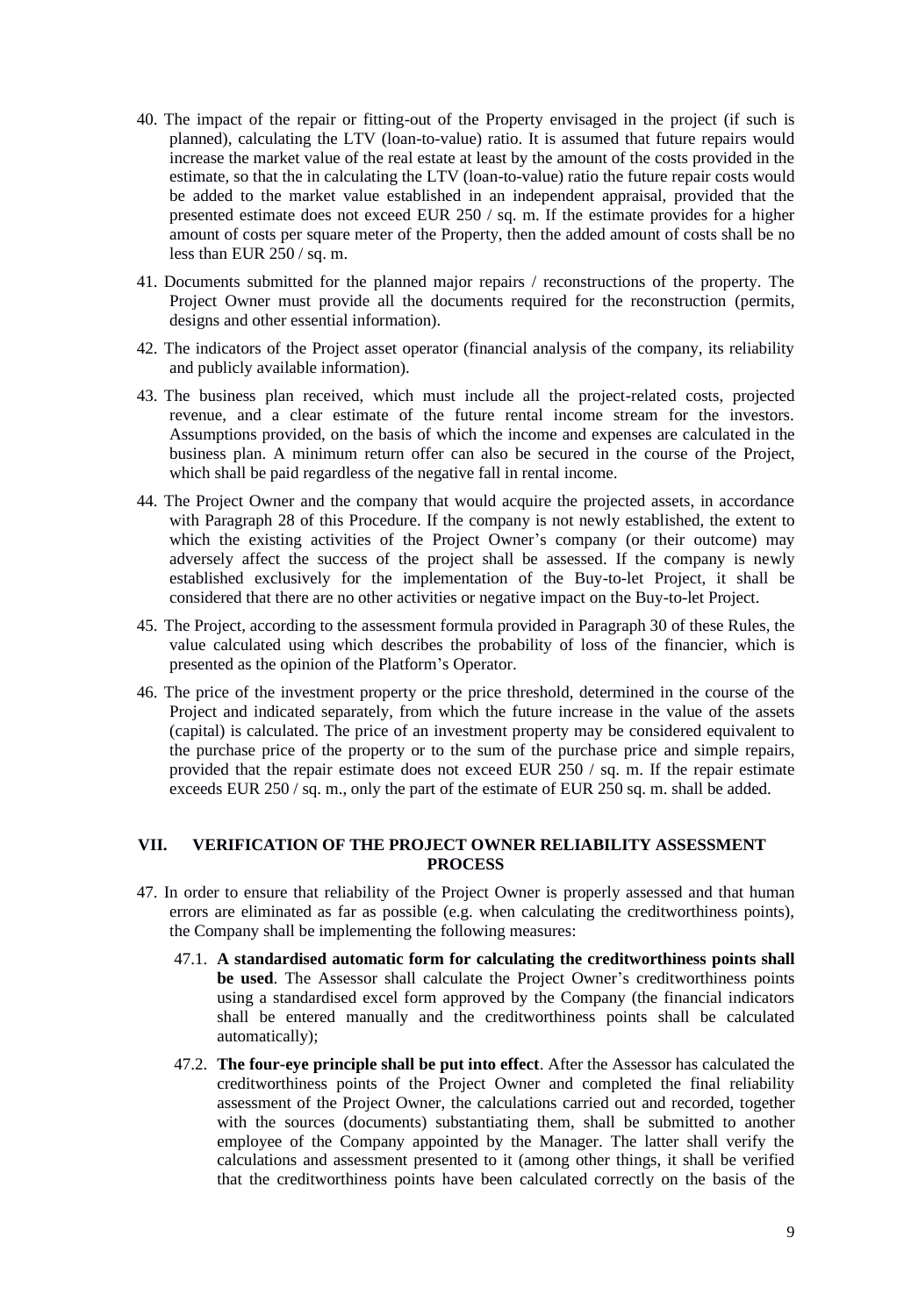available data). If any inaccuracies are noticed during the inspection, the employee of the Company performing the inspection shall transfer them to the original Assessor for correction (after the correction a repeated review procedure shall be performed).

# **VIII. REFUSAL TO PUBLISH A PROJECT**

- 48. The Company shall refuse to publish the Project on the Company's Platform if:
	- 48.1. The Project Owner does not meet the criteria for assessing the reputation and creditworthiness of the Project Owners, approved by the Company;
	- 48.2. The Company lacks information to perform the assessments described in the Rules;
	- 48.3. The established credit risk class is too high, e.g. class 5.
	- 48.4. if the information available to the Company creates reason to believe that the publication of the Project on the Platform might prejudice the interests of financiers.

## **IX. FINAL PROVISIONS**

- 49. The present Rules shall enter into force on the date of their approval and may be revoked or amended only by order of the Manager.
- 50. The Assessor shall be responsible for the implementation of these Rules. If the Assessor is unable to implement the Rules, the Manager shall be responsible for the implementation of the Rules.
- 51. The Manager or his authorised person shall be responsible for compliance with the present Rules.

# **ANNEX NO. 1**

## **CRITERIA FOR ASSESSING THE FINANCIAL POSITION OF A PROJECT OWNER SEEKING FINANCING**

Before granting financing to a specific Project, the assessment of the financial position of the Customer (Project Owner) shall performed. If the need arises, the assessment of the Customer's financial position may be performed even in presence of an active Project, during the Project loan period.

The assessment of the Customer's financial position must be based on the available and received information from the Customer and the assessment must be laid down in writing and presented according to the criteria listed from 1 (one) to 5 (five) points.

The financial position of a Customer wishing to receive financing from the Platform shall be assessed based on 9 main criteria:

## **Distribution of the assessment values of Nordstreet Customer, wishing to receive financing without pledging real estate, in the final value**

| <b>Name</b>                                    | <b>Points</b> | Coefficient |
|------------------------------------------------|---------------|-------------|
| Debt service coverage ratio $-$<br><b>DSCR</b> | l -5          | 0.14        |
| Financial debt and EBITDA<br>ratio             | כ- ا          |             |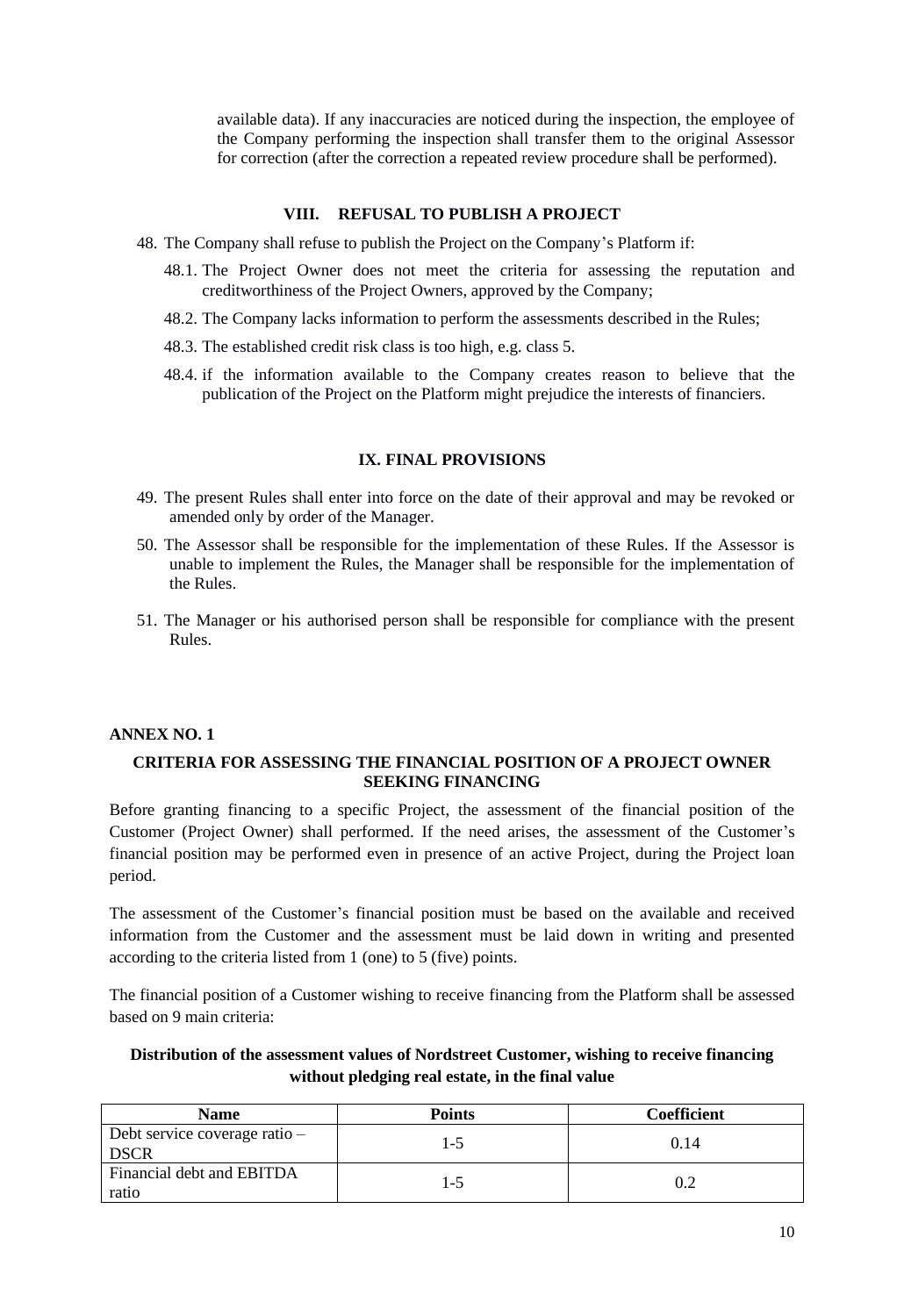| Sales revenue change indicator                     | 1-5   | 0.11 |
|----------------------------------------------------|-------|------|
| Operating profitability indicator                  | $1-5$ | 0.11 |
| Equity ratio indicator                             | 1-5   | 0.13 |
| Current liquidity ratio indicator                  | 1-5   | 0.15 |
| Industry assessment indicator                      | 1-5   | 0.06 |
| Business plan assessment<br>indicator              | $1-5$ | 0.06 |
| Indicator of fulfilment of<br>previous commitments | $1-5$ | 0.04 |

# **Distribution of the assessment values of the Nordstreet Customer, wishing to receive financing by pledging real estate, in the final value**

| <b>Name</b>                                        | <b>Points</b> | <b>Coefficient</b> |
|----------------------------------------------------|---------------|--------------------|
| Debt service coverage ratio -<br><b>DSCR</b>       | $1-5$         | 0.12               |
| Financial debt and EBITDA<br>ratio                 | $1-5$         | 0.11               |
| Sales revenue change indicator                     | $1-5$         | 0.11               |
| Operating profitability indicator                  | $1-5$         | 0.11               |
| Equity ratio indicator                             | $1-5$         | 0.11               |
| Current liquidity ratio indicator                  | $1-5$         | 0.11               |
| Industry assessment indicator                      | $1-5$         | 0.11               |
| Business plan assessment<br>indicator              | $1-5$         | 0.11               |
| Indicator of fulfilment of<br>previous commitments | $1-5$         | 0.11               |

# **Distribution of the valuation values of a Nordstreet Customer, seeking financing for Buy to let, in the final value**

| <b>Name</b>                                      | <b>Points</b> | <b>Coefficient</b> |
|--------------------------------------------------|---------------|--------------------|
| Operator assessment indicator                    | $1-5$         | 0.2                |
| Project Owner assessment<br>indicator            | $1-5$         | 0.06               |
| Purpose of the property                          | $1-5$         | 0.08               |
| Location in the country                          | $1-5$         | 0.08               |
| Location in the city                             | $1 - 5$       | 0.08               |
| Year of construction                             | $1-5$         | 0.08               |
| Floor area                                       | $1-5$         | 0.08               |
| Condition of the property                        |               |                    |
| Purchase price and value<br>comparison indicator | $1-5$         | 0.08               |
| Real estate market potential                     | $1-5$         | 0.12               |
| Business plan assessment<br>indicator            | $1-5$         | 0.14               |

# **Information required to assess the financial position of a Nordstreet Customer seeking financing**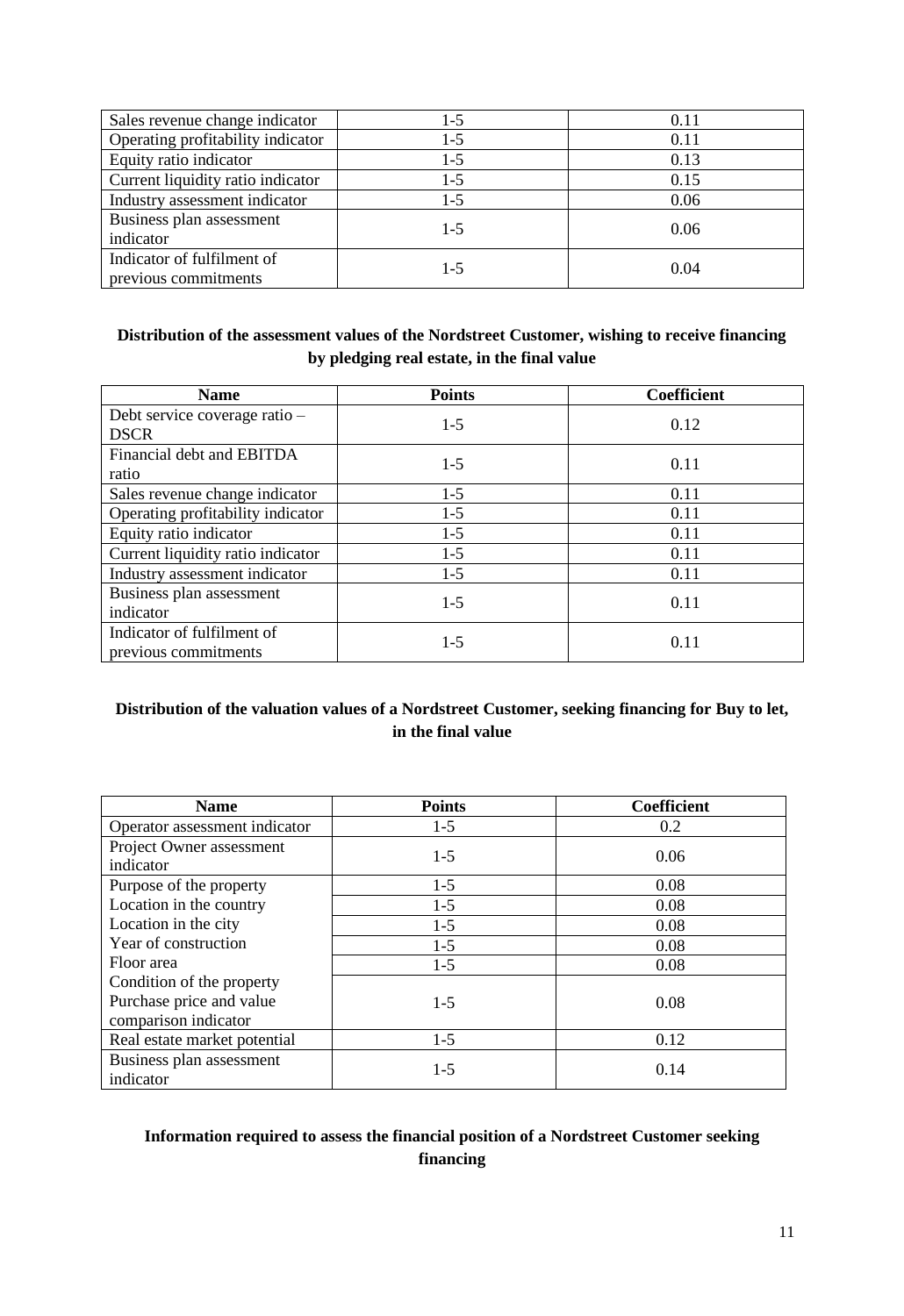The Customer, wishing to receive a financing offer from the Company's Platform, shall be required to submit the following documents:

- Financial statements of a legal entity, that would be the borrower, consisting of a balance sheet and profit (loss) statements, for the last 2 (two) years of operation.
- A legal entity applying for funding, when submitting the financial statements of the legal entity, must submit them, in a special form provided by the Platform, accompanied with additional information, explanations, i.e. transcripts regarding:

(I) Fixed assets;

(II) Current assets;

(III) Accounts receivable within one year;

(IV) Non-current liabilities;

(V) Current liabilities;

(VI) Accounts payable within one year;

(VII) Depreciation;

(VIIII) Part of a loan due for repayment and interest paid;

(IX) List of shareholders;

(X) If necessary – statements of accounts held by the legal entity, for the last 6 (six) months.

• Information used for the financial assessment and general assessment of a Customer seeking to receive financing on the Company's Platform:

(I) Annual and interim financial statements with transcripts;

(II) Appraisal of the value of the property by appraisers and an inspection report on the property to be pledged and its value, including photographs;

(III) Extract from the Real Property Register in case of a pledge of the real estate, other documents, contracts, certificates attesting to the ownership of the real estate;

(IV) A brief business plan or a brief loan usage and repayment plan according to the form provided by the Platform or the information sent by the Customer;

(V) Information on shareholders, related persons, guarantors;

(VI) In addition, information in publicly available publications, articles about the Customer and the economic situation in the market and business sectors.

## **Description of the financial position of a Nordstreet Customer seeking financing**

A 5-point rating system from 1 to 5 is used to assess the financial position of a Customer seeking financing according to all criteria, where "1" means very good position, "2" means good position, "3" means average position, "4" means poor position, "5" means very poor position, unsatisfactory.

| Very good position                 |
|------------------------------------|
| Good position                      |
| Average position                   |
| Poor position                      |
| Very poor position, unsatisfactory |

The Customer's financial position assessment procedure must be performed by assessing all the criteria in turn, making note of all the available information and using all the necessary criteria. Accordingly, if necessary or in presence of other useful information, the final assessment of the Customer's position may include, in the "Comments" section, the arguments or other useful information that have led to an adjustment of the conventional assessment. In addition, the reasons,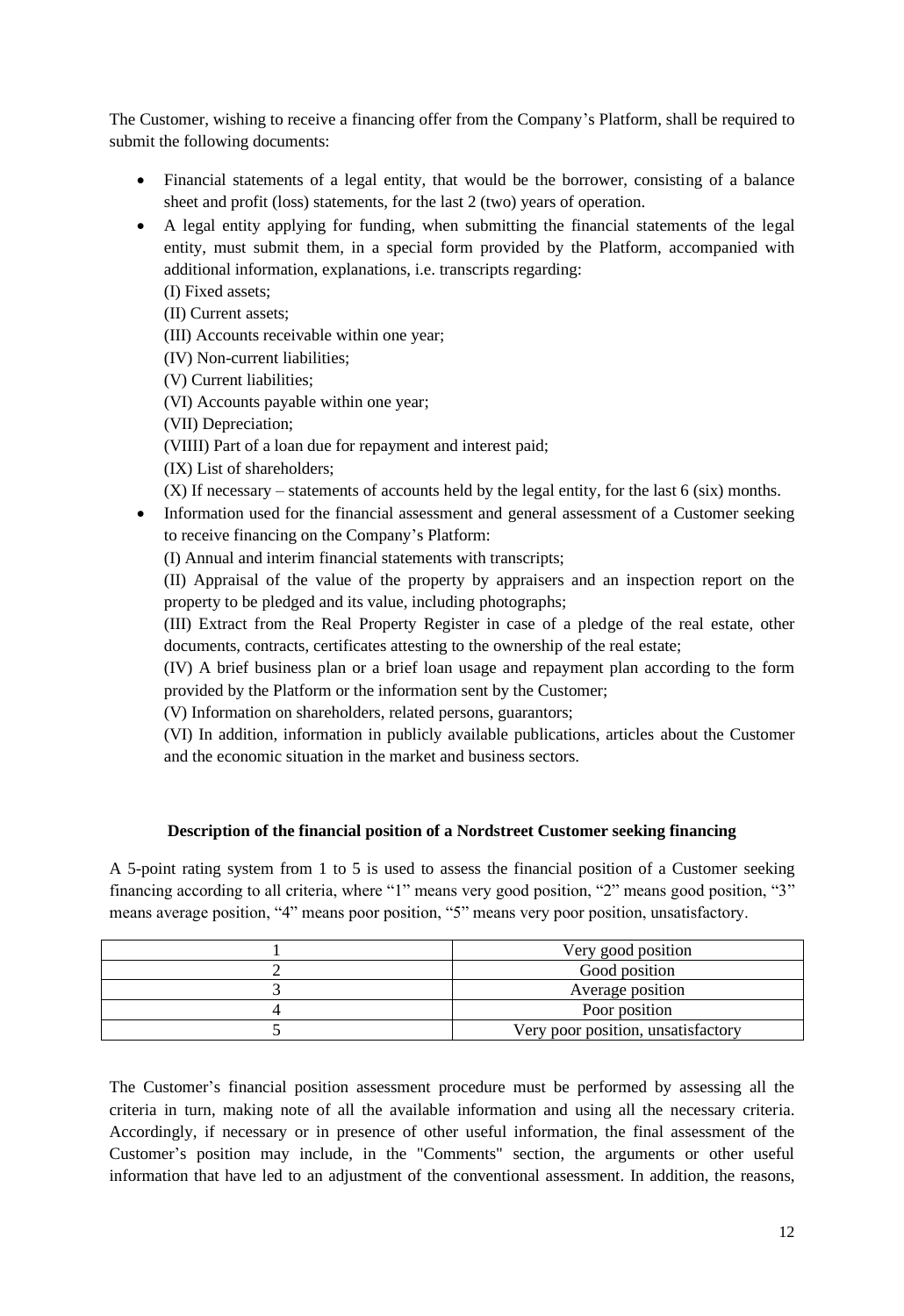why the assessment of the Customer's criteria does not conform to the established assessments and why it differs from the conventional assessments, may be provided.

In the event that the Company is assessing the Customer seeking additional and / or new financing, the Company's responsible employee, when carrying out the analysis of the Customer, must also assess the impact of the new financing to be received on the assessment and calculations of the Customer's financial indicators.

## **Explanation of the assessment criteria for a Nordstreet customer seeking funding**

**(I)**

| <b>Criterion</b>                   | <b>Calculation</b>          |
|------------------------------------|-----------------------------|
| Debt service coverage ratio (DSCR) | EBITDA/                     |
|                                    | Debt service coverage costs |

The debt service coverage ratio is the ratio of earnings before interest, taxes, depreciation, amortisation (Common definition of EBITDA) to the debt service coverage costs.

The debt service coverage indicator shows the ability of the Customer, a legal entity, to pay off financial debts and provides information on whether the company has sufficient funds to service the loan planned to be received.

# **DSCR indicator's values and assessment**

| >1.15  | Very good position                 |
|--------|------------------------------------|
| > 1.05 | Good position                      |
| > 0.9  | Average position                   |
| > 0.75 | Poor position                      |
| 'በ 75  | Very poor position, unsatisfactory |

# **(II)**

| <b>Criterion</b>                               | <b>Calculation</b>                              |
|------------------------------------------------|-------------------------------------------------|
| EBITDA ratio of net financial debt to earnings | Amount of long-term debts plus short-term debts |
| before interest, taxes, depreciation, and      | less cash and equivalents /                     |
| amortisation                                   | <b>EBITDA</b>                                   |

Ratio of net financial debt to earnings before interest, taxes, depreciation and amortization (EBITDA).

The indicator shows the ability of the Customer, a legal entity, to repay the assumed debts. The ratio of net financial debt and EBITDA shows how many times the Customer's liabilities related to interest payments exceed its annual EBITDA. This indicator is relevant in that it shows approximately the number of years over which the financial debts of a legal entity can be covered, provided that no investments and distribution of profits are made.

## **Values and assessment of net financial debt and EBITDA**

| years       | Very good position |
|-------------|--------------------|
| <8 years    | Good position      |
| $.10$ years | Average position   |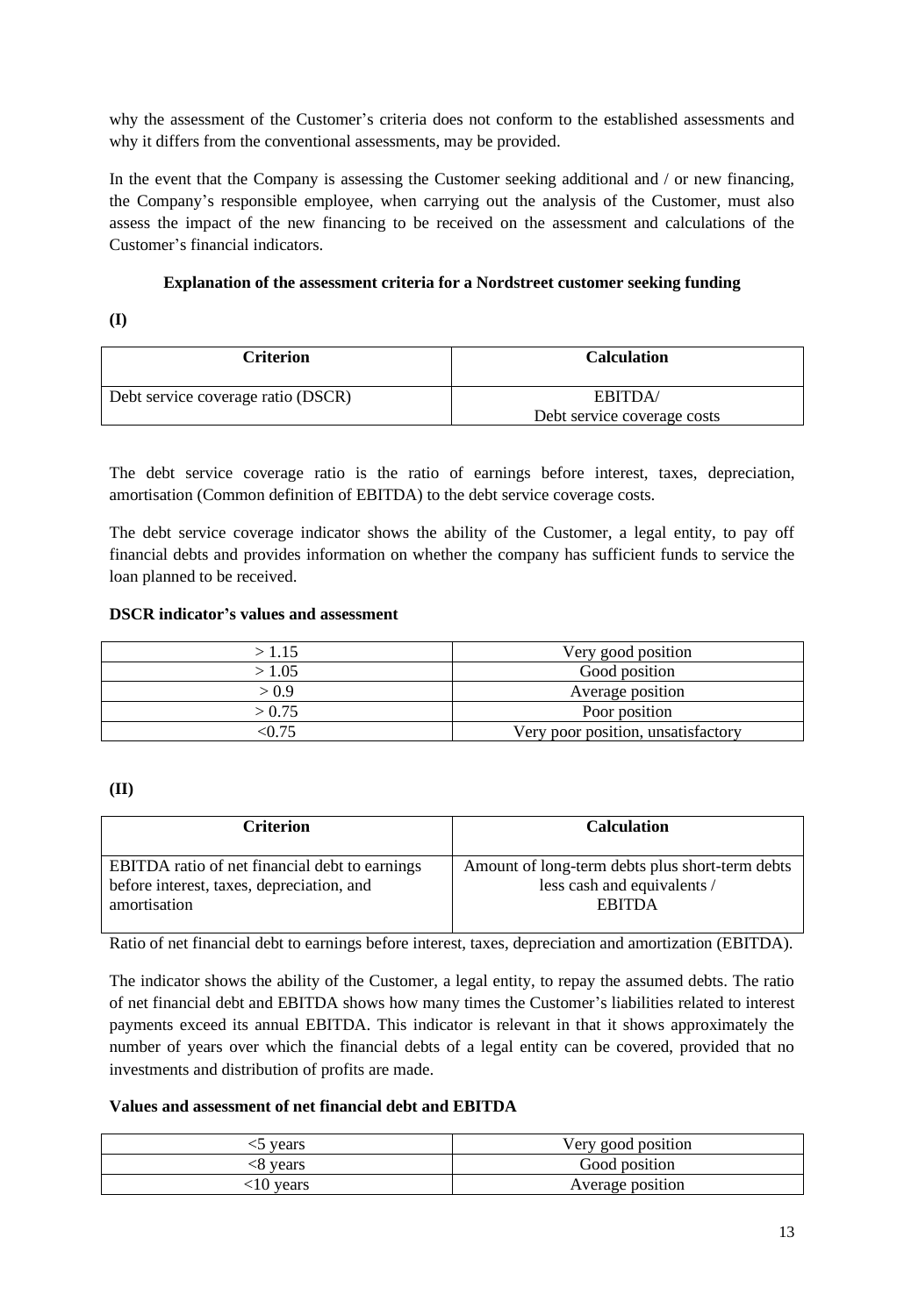| vears | Poor position                             |
|-------|-------------------------------------------|
| vears | poor position.<br>unsatıstactorv<br>/ ery |

# **(III)**

| <b>Criterion</b>               | <b>Calculation</b>                                                   |
|--------------------------------|----------------------------------------------------------------------|
| Sales revenue change indicator | Change in sales revenue in the relevant period (at<br>least 2 years) |

The sales revenue indicator shows the increase / decrease in economic benefits due to the supply of goods by a legal entity during the relevant period.

The indicator shows the changes in the sales revenue of the Customer, a legal entity, and possible trends in the coming period. In order to measure this indicator, it is necessary to analyse the change in absolute income in numerical terms and the change in percentage.

## **Revenue change indicator values and assessment**

| Revenue has been growing steadily over the last<br>relevant periods $(>10\%)$                                               | Very good position                 |
|-----------------------------------------------------------------------------------------------------------------------------|------------------------------------|
| Revenue has been constant over the last relevant<br>periods $(> 5\%)$                                                       | Good position                      |
| Revenue has been fluctuating during the last<br>relevant periods $\left\langle \langle -5\% \rangle \right\rangle$ to 5% >) | Average position                   |
| Revenue has been declining over the last relevant<br>periods $\langle -5\% \rangle$ to $-20\%$                              | Poor position                      |
| Revenue is declining sharply or the company is<br>not earning > -20% in the last relevant periods                           | Very poor position, unsatisfactory |

## **(IV)**

| Criterion                                       | <b>Calculation</b> |
|-------------------------------------------------|--------------------|
| Operating profitability indicator – EBIT margin | EBIT/              |
|                                                 | Revenue            |

The operating profitability indicator is the ratio of profit before interest, taxes to income.

This indicator shows the profitability of the Customer's legal entity. This is one of the key indicators of a legal entity's efficiency. This indicator shows the profit that a legal entity would have earned if it did not have financial debts.

## **Values and assessment of the operating profitability indicator**

| > 0.1                                     | Very good position                 |
|-------------------------------------------|------------------------------------|
| < 0.1 > 0.05                              | Good position                      |
| $< 0.05 \rightarrow 0.00$                 | Average position                   |
| $> 0.00$ (profit from any other activity, | Poor position                      |
| compensates for the loss incurred)        |                                    |
| <-0.10                                    | Very poor position, unsatisfactory |

**(V)**

| <b>Criterion</b> | <b>Calculation</b> |
|------------------|--------------------|
| Equity ratio     | Equity/            |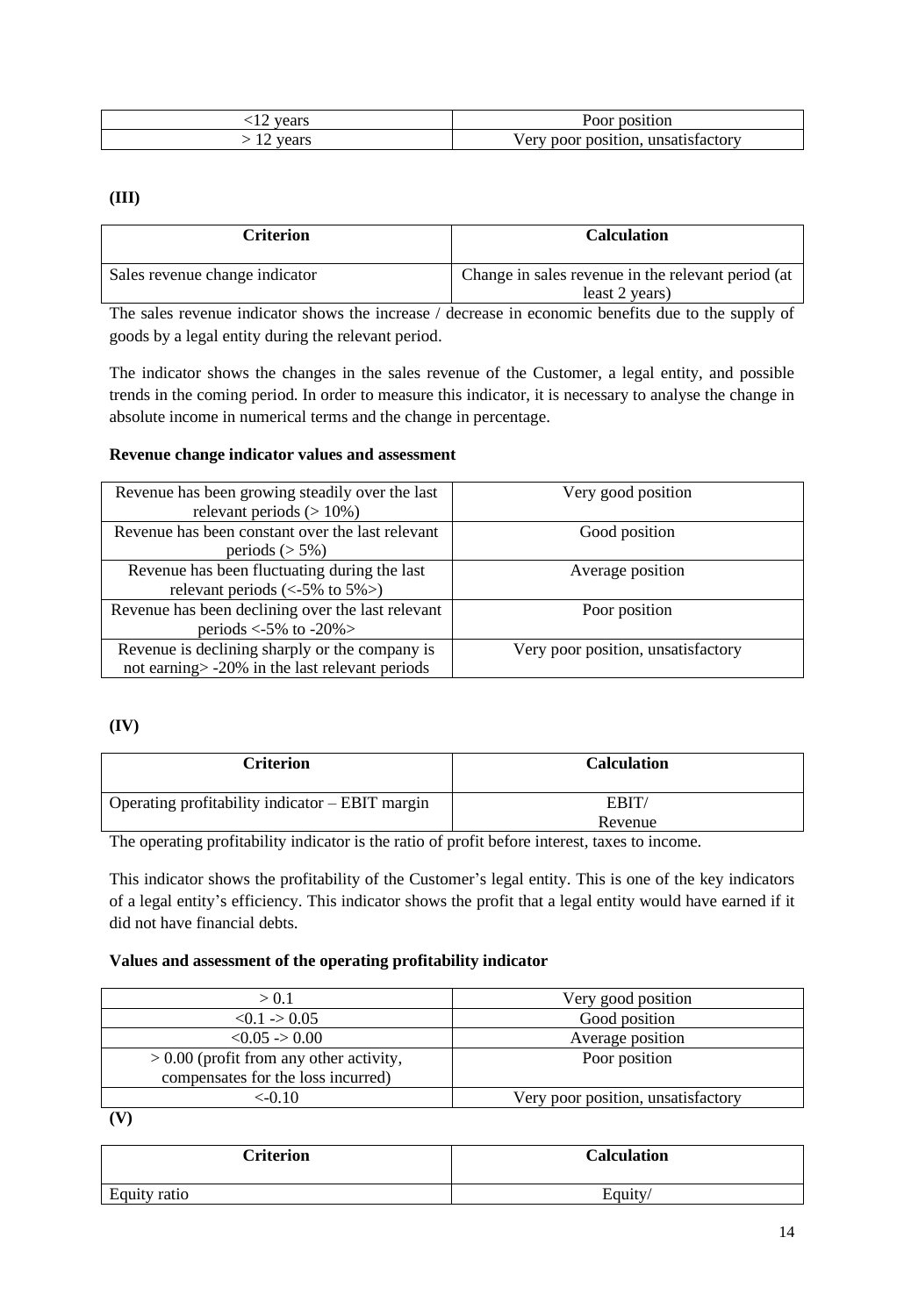| The contexts operate notic electric vilege electric of the commences operate to financial bet context | $\text{The area}$ |
|-------------------------------------------------------------------------------------------------------|-------------------|

The equity to assets ratio shows what share of the company's assets is financed by equity. The higher this indicator, the more the shareholders of the legal entity contribute to the activities of the legal entity and take on risk.

# **Equity ratio values and assessment**

| > 0.2                 | Very good position                 |
|-----------------------|------------------------------------|
| < 0.2 > 0.1           | Good position                      |
| $< 0.1$ -> 0.05       | Average position                   |
| $< 0.05 \approx 0.00$ | Poor position                      |
| ≤0.00                 | Very poor position, unsatisfactory |

**(VI)**

| Criterion               | <b>Calculation</b>      |
|-------------------------|-------------------------|
| Current liquidity ratio | Current assets          |
|                         | Non-current liabilities |

The current liquidity ratio shows the share of its current liabilities covered by the legal entity's current assets, and allows the legal entity's solvency to be assessed. The indicator shows the ability of a legal entity to repay short-term debts.

# **Values and assessment of the current liquidity ratio**

| >1.2                     | Very good position                 |
|--------------------------|------------------------------------|
| $1.2 \div 1.1$           | Good position                      |
| $<1.1 \rightarrow 1.00$  | Average position                   |
| $< 1.00 \rightarrow 0.5$ | Poor position                      |
| ∶0.5                     | Very poor position, unsatisfactory |

**<sup>(</sup>VII)**

| <b>Criterion</b>                    | <b>Calculation</b>                                                                                                                                                                                                                                                                                                                                          |
|-------------------------------------|-------------------------------------------------------------------------------------------------------------------------------------------------------------------------------------------------------------------------------------------------------------------------------------------------------------------------------------------------------------|
| State and situation of the industry | The information of the statistical indicators of the<br>Department of Statistics is used: (business<br>statistics; business structure and finances; financial<br>indicators of enterprises; profit (loss) statement;<br>income, expenses, profit of enterprises), Options<br>(at 3-character level)<br>https://osp.stat.gov.lt/statistiniu-rodikliu-analize |

The analysis of the position of the industry and the current situation in the market shows in which industry the legal entity is operating, what is its environment and what can be expected in the future. When assessing the position of the industry and the current situation in the market, the general trends of the industry in the country are taken into account.

## **Values and assessment of the position and situation of the industry**

| The industry has been growing steadily over the                  | Very good position |
|------------------------------------------------------------------|--------------------|
| last relevant periods (the industry has been                     |                    |
| growing $> 10\%$ in the last 3 years)                            |                    |
| The industry has been stable over the last relevant              | Good position      |
| periods (the industry has been growing $\langle 10\% \rangle$ in |                    |
| the last 3 years)                                                |                    |
| The industry has not been stable over the last                   | Average position   |
| relevant periods (the industry has fallen by $\langle 10\%$ )    |                    |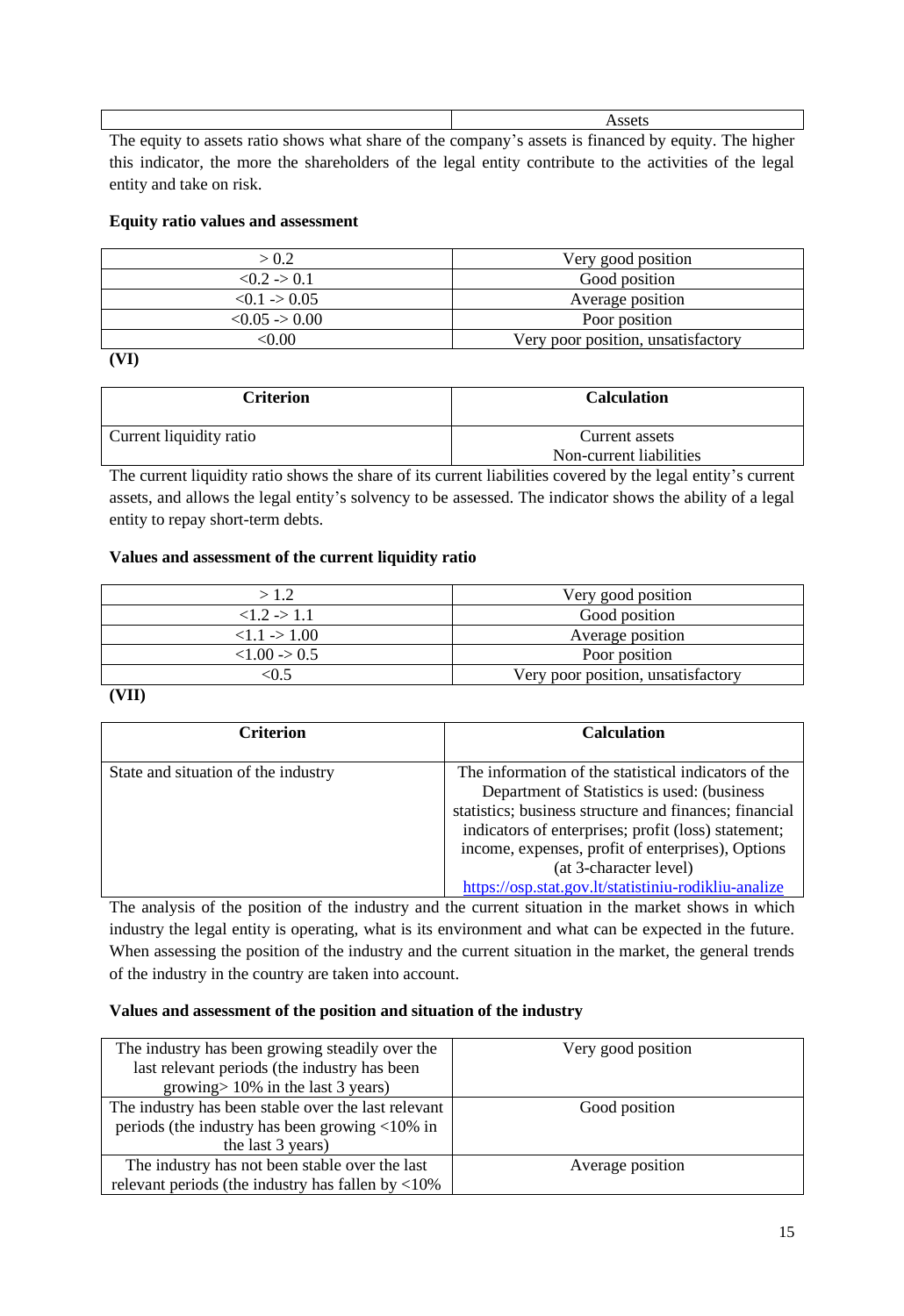| in the last 3 years)                               |                                    |
|----------------------------------------------------|------------------------------------|
| The industry has been declining in the last        | Poor position                      |
| relevant periods (the industry has fallen by > 10% |                                    |
| in the last 3 years)                               |                                    |
| The industry has been declining or declining       | Very poor position, unsatisfactory |
| sharply in the last relevant periods (the industry |                                    |
| has fallen by $>$ 20% in the last 3 years)         |                                    |
| $\alpha\pi\mathbf{r}$                              |                                    |

## **(VIII)**

| Criterion     | <b>Calculation</b>                              |
|---------------|-------------------------------------------------|
| Business plan | Possession, submission, detailing of a business |
|               | plan                                            |

The business plan helps the legal entity to achieve the set goal, therefore it is an important factor in the operation of the legal entity and shows preparedness of the legal entity to carry out its activities or undertake a specific project.

# **Assessment of the business plan**

| A good idea, a detailed business plan is presented | Very good position                 |
|----------------------------------------------------|------------------------------------|
| A good idea, a business plan is presented          | Good position                      |
| A good idea, an incomplete business plan, the      | Average position                   |
| business plan is not comprehensive, calculations   |                                    |
| are projected                                      |                                    |
| An attractive idea, an incomplete business plan is | Poor position                      |
| presented, the business plan lacks detail          |                                    |
| An attractive idea, business plan has not been     | Very poor position, unsatisfactory |
| presented and there is no explanation of what will |                                    |
| be done                                            |                                    |

# **(IX)**

| <b>Criterion</b>                | <b>Calculation</b>                                                                                                                |
|---------------------------------|-----------------------------------------------------------------------------------------------------------------------------------|
| Meeting of previous liabilities | The existing or previous liabilities of the legal<br>entity in the current institution and / or other<br>institutions are checked |

Meeting of previous liabilities is an important factor in assessing the history of the legal entity and the current situation. It looks at how the legal entity has met the liabilities it has had and whether it still has them in the current institution and / or other institutions.

## **Values and assessment of meeting of previous liabilities**

| Liabilities are met on time.                                      | Very good position                 |
|-------------------------------------------------------------------|------------------------------------|
| Liabilities are met with delays of $\langle 30 \rangle$ days, but | Good position                      |
| there are no delays at the meantime                               |                                    |
| Liabilities are met with delays of $<60$ days or                  | Average position                   |
| regular delays are common in the operations.                      |                                    |
| Liabilities are met with delays of >90 days or                    | Poor position                      |
| persistent delays are common in operations                        |                                    |
| Liabilities are not met on time and there have                    | Very poor position, unsatisfactory |
| been forced recoveries                                            |                                    |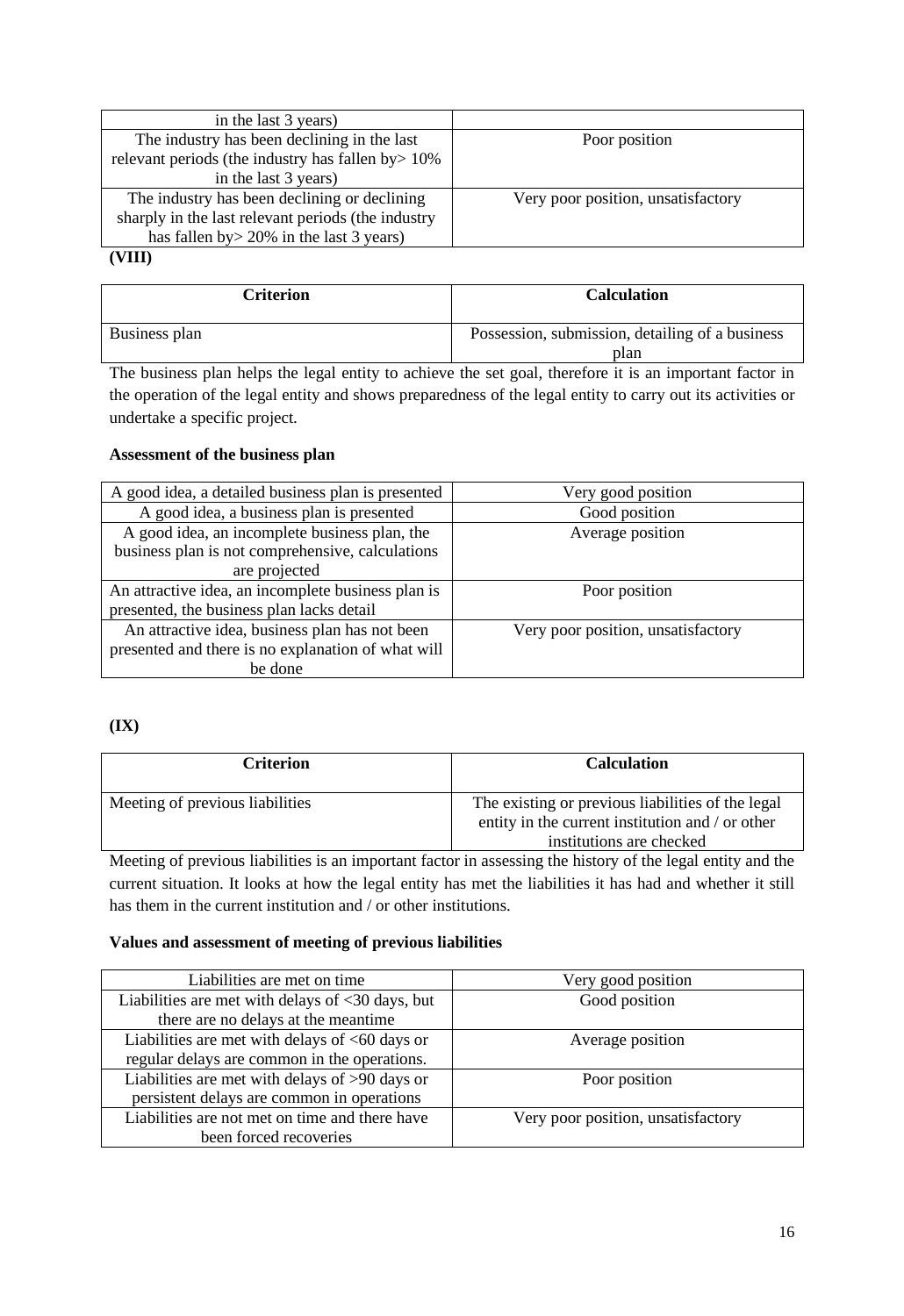When assessing the meeting of previous liabilities, one of the conditions is sufficient to assign a lower value to the indicator (e.g. if liabilities are met with delays of <30 days but are persistent, it shall be classed as being in a poor position).

# **Impact of the loan to value (LTV) indicator of the Nordstreet customer seeking for financing on the final value of the Customer's assessment**

In addition, when assessing the financing of the Customer's project in which real estate is provided as the pledged assets, the Platform may also use the value of LTV (*loan to value)* when assessing the final criterion, the impact whereof on the Customer's overall financial position (i.e. final) points would be as follows:

| Ratio of the pledged assets to the total loan | Possible impact on the final points $-$ up to 1 point |
|-----------------------------------------------|-------------------------------------------------------|
| amount up to $25\%$ (LTV < $25\%$ ) Reliable  |                                                       |
| collateral ratio                              |                                                       |
| Ratio of the pledged assets to the total loan | Possible impact on the final points – up to $0.5$     |
| amount 26-50% (LTV 26-50%) Good collateral    | points                                                |
| ratio                                         |                                                       |
| Ratio of the pledged assets to the total loan | No impact                                             |
| amount 51-63% (LTV 51-63%)                    |                                                       |
| Ratio of the pledged assets to the total loan | No impact                                             |
| amount over $64\%$ (LTV > $64\%$ )            |                                                       |

# **Impact of the reputation indicator of a Nordstreet Customer seeking financing on the final score of the Customer's assessment**

The Customer's Reputation Indicator shall be assessed taking into account the following negative reputation factors related to the persons specified in Paragraph 7 of the Rules (i.e. the Project Owner, its managers and Participants).

Information on the existence of the following negative reputation factors related to the Customer, its manager or Participants may be obtained directly from the persons themselves (by submission of completed questionnaires, provision of other data requested), checking publicly available information about these persons, checking the Creditinfo database and other databases and registers to which the Company has lawful access.

In the event that the information received from public or other sources lawfully accessible to the Company is in conflict with the information provided by the Customer, its managers or Participants, the following rules shall be followed:

- 1) The Company shall appeal to the Customer with a request to provide additional written explanations, to comment on such a conflict of information and to justify its position;
- 2) If upon receipt of written explanations and justification of the situation by the Customer, its manager or the Participant the Company cannot reasonably be sure that the information provided by the Customer, its manager or the Participant is correct, compared to the information received from other sources accessible to the Company, the Company shall make a conservative assessment of the available information, i.e. it shall take account namely of the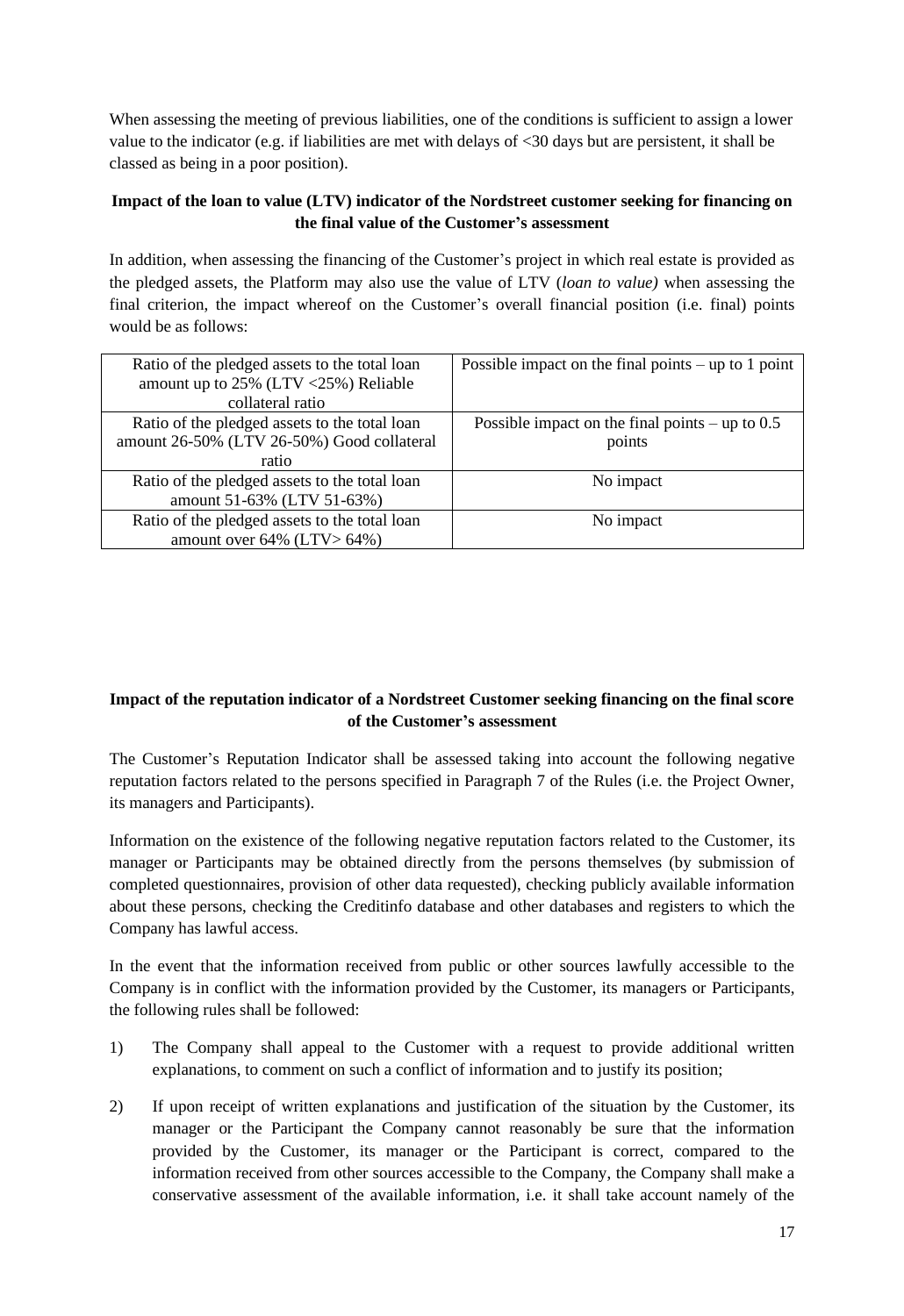information that refers to the existence of the most important negative reputation assessment criterion / factor.

The Company shall classify the reputation assessment criteria into **minimum reputation assessment criteria** and **supplementary reputation assessment criteria**.

If it is found that the persons referred to in Paragraph 7 of the Rules do not meet at least one of the minimum reputation assessment criteria (i.e. there is at least one factor of negative reputation assigned to this criterion), the Project of such a Customer may not be published on the Company's Platform. The Company shall record and properly store and document the information from which the presence of a negative reputation factor can be inferred.

# **If any of the following factors of negative reputation exists, the Customer's reputation shall be considered as non-compliant with the minimum reputation assessment criteria (the Project may not be published)**

|    | The person referred to in Paragraph 7 of the Rules:                                                                                                                                                                                                                                                                                                                                         | Reputation risk is not acceptable and                                            |
|----|---------------------------------------------------------------------------------------------------------------------------------------------------------------------------------------------------------------------------------------------------------------------------------------------------------------------------------------------------------------------------------------------|----------------------------------------------------------------------------------|
| 1. | Complies to the condition of Item 1 of Paragraph 1 of<br>Article 8 of the Law;                                                                                                                                                                                                                                                                                                              | the Project Owner's Projects cannot<br>be published on the Company's<br>Platform |
| 2. | Is in considerable arrears at the time of the assessment<br>(the total amount of bad debts exceeds EUR 50,000);                                                                                                                                                                                                                                                                             |                                                                                  |
|    | 3. Has 15 or more arrears at the time of the assessment;                                                                                                                                                                                                                                                                                                                                    |                                                                                  |
| 4. | A pre-trial investigation has been initiated against a<br>person for a serious, very serious crime or a crime or<br>criminal offence against property, property rights and<br>property interests, economic and business order,<br>financial system, public security, public service and<br>public interest or corresponding criminal offences under<br>the criminal laws of other countries |                                                                                  |
| 5. | Has filed for bankruptcy in the last 3 years;                                                                                                                                                                                                                                                                                                                                               |                                                                                  |
| 6. | Submission of written explanations, requested by the<br>Company, regarding negative information found about<br>the Company, is refused (or they are not submitted<br>within a reasonable period set by the Company).                                                                                                                                                                        |                                                                                  |

If it is found that the persons referred to in Paragraph 7 of the Rules do not comply to any of the supplementary reputation assessment criteria (i.e. a relevant negative reputation factor assigned to this criterion is present), the Customer's final assessment rating (assigned risk class) will deteriorate by the appropriate amount specified below.

Factors of negative reputation related to the supplementary reputation assessment criteria shall be assessed by the Company in an expert manner, taking into account the abundance of information, its reliability and validity, as well as the level of risk indicated. Upon assessment of the relevant factor, the Company shall adjust the final creditworthiness points within the relevant range below. The Company, by filling in the Reputation Form of the Project Owner's creditworthiness and reputation assessment (Annex No. 2 to the Rules), shall clearly justify in writing the scope of the adjustment of the final creditworthiness points (risk rating) (i.e. why the final points were reduced by that particular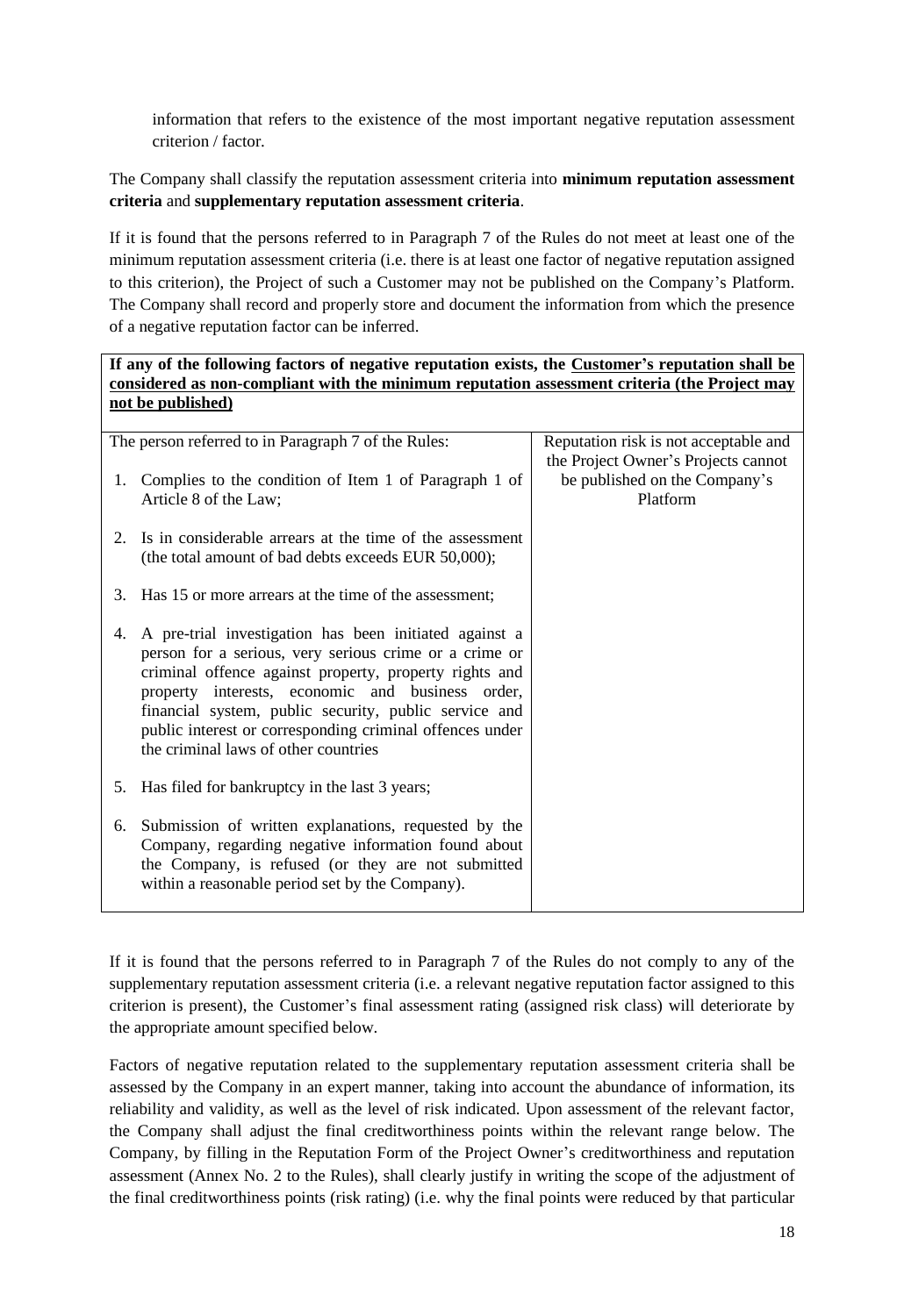extent). The Company shall record and properly store and document the information from which the presence of a negative reputation factor can be inferred.

In this case, if more than one negative reputation factor exists in respect of the person referred to in Paragraph 7 of the Rules, the correspondence between these negative reputation factors shall affect the final points separately and shall add up (e.g. when negative factors exist for two separate participants, the negative reputation factors of both participants shall affect the final points).

# **If any of the following factors of negative reputation exist, the Customer's reputation shall be deemed not to meet the supplementary reputation assessment criteria (the Customer's final assessment rating is adversely affected).**

|    | The person referred to in Paragraph 7 of the Rules:                                                                                                                                                                                                                                                                                                                    | Potential impact on the final points in<br>the range of 1 to 1.5 points (upon            |
|----|------------------------------------------------------------------------------------------------------------------------------------------------------------------------------------------------------------------------------------------------------------------------------------------------------------------------------------------------------------------------|------------------------------------------------------------------------------------------|
| 1. | Is in considerable arrears at the time of the assessment<br>(the total amount of bad debts is EUR $5,000 - 50,000$ );<br>they or assets in their possession have been seized;                                                                                                                                                                                          | receipt of explanations from the<br>persons concerned)                                   |
|    | 2. Was late in meeting its financial liabilities more than 5<br>times in the last 1 year (regardless of their amount);                                                                                                                                                                                                                                                 |                                                                                          |
| 3. | In the last 5 years, it was frequently $(> 5 \times 5)$ involved<br>in court proceedings as a defendant or lost at least one<br>court dispute (as a defendant), the amount of which was<br>at least 50% of the amount sought to be financed on the<br>Company's Platform;                                                                                              |                                                                                          |
| 4. | In the last 5 years, it (if it is a legal entity) or a company<br>owned or controlled by it has filed for bankruptcy or<br>restructuring, an investigation under Article 2.124 of the<br>Civil Code or similar proceedings under foreign law have<br>been initiated;                                                                                                   |                                                                                          |
| 5. | During the last 5 years, it has been subject to an<br>administrative penalty or other sanction, provided for by<br>the laws, for gross violation of a law or other legal act<br>regulating the provision of financial services or activities<br>of financial institutions, violation of the Law on<br>Prevention<br>of Money Laundering and<br>Terrorist<br>Financing. |                                                                                          |
|    | The person referred to in Paragraph 7 of the Rules:                                                                                                                                                                                                                                                                                                                    | Potential impact on the final points is                                                  |
|    | 1. In the last 5 years, it was frequently $($ > 5 times) involved<br>in court proceedings as a defendant or lost at least one<br>court dispute (as a defendant), the amount of which was<br>at least 25% of the amount sought to be financed on the<br>Company's Platform;                                                                                             | from 0.5 to 1 points (upon receipt of<br>the explanations from the persons<br>concerned) |
| 2. | In the period of more than 1 year ago but not more than 3<br>years ago, was late in meeting its financial liabilities<br>more than 5 times (regardless of their amount);                                                                                                                                                                                               |                                                                                          |
|    | 3. Negative information about the persons is found in<br>reliable media (e.g., journalistic investigations into                                                                                                                                                                                                                                                        |                                                                                          |